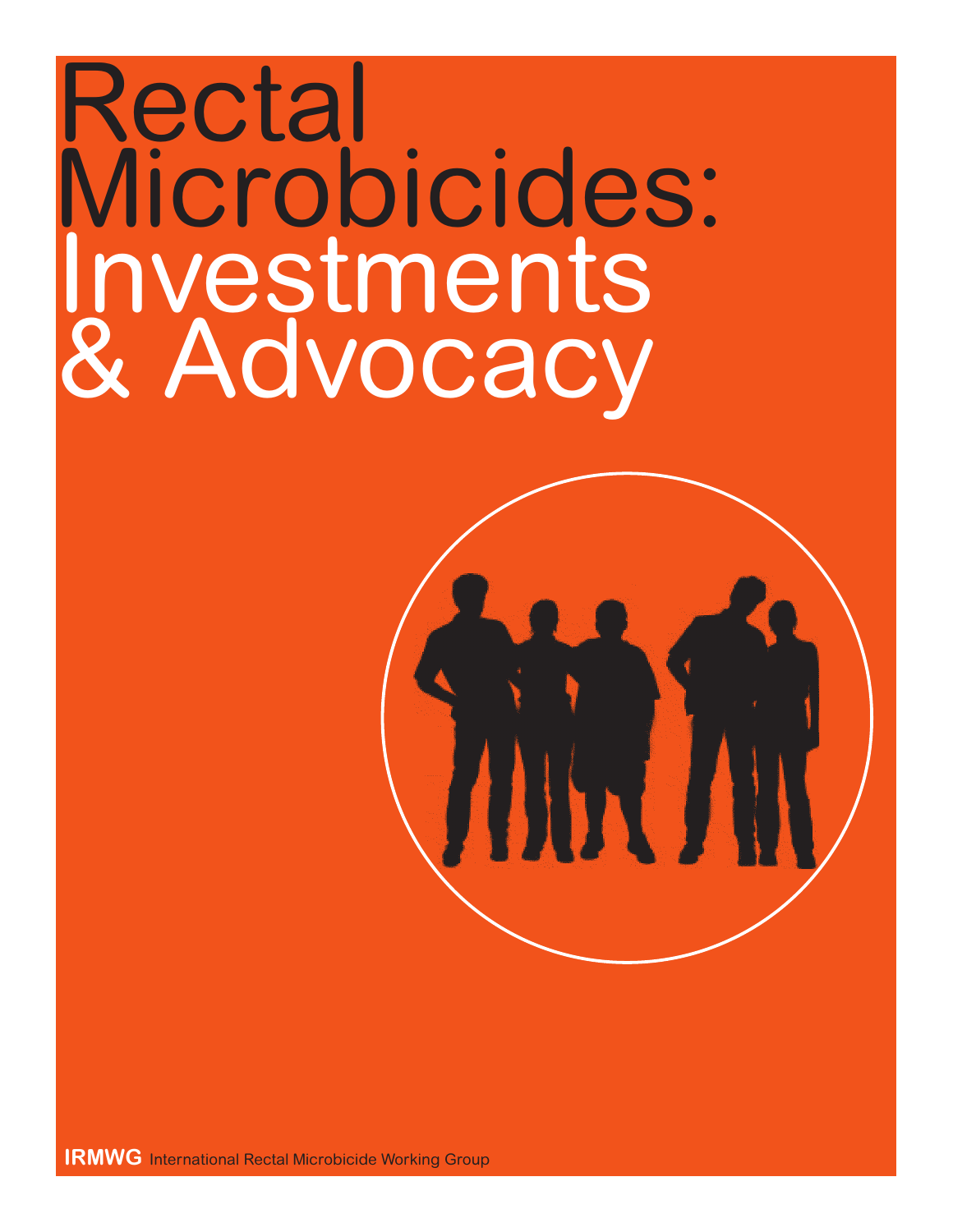# Rectal Microbicides: Investments & Advocacy

This report was prepared on behalf of the International Rectal Microbicide Working Group by Cindra Feuer

April 2006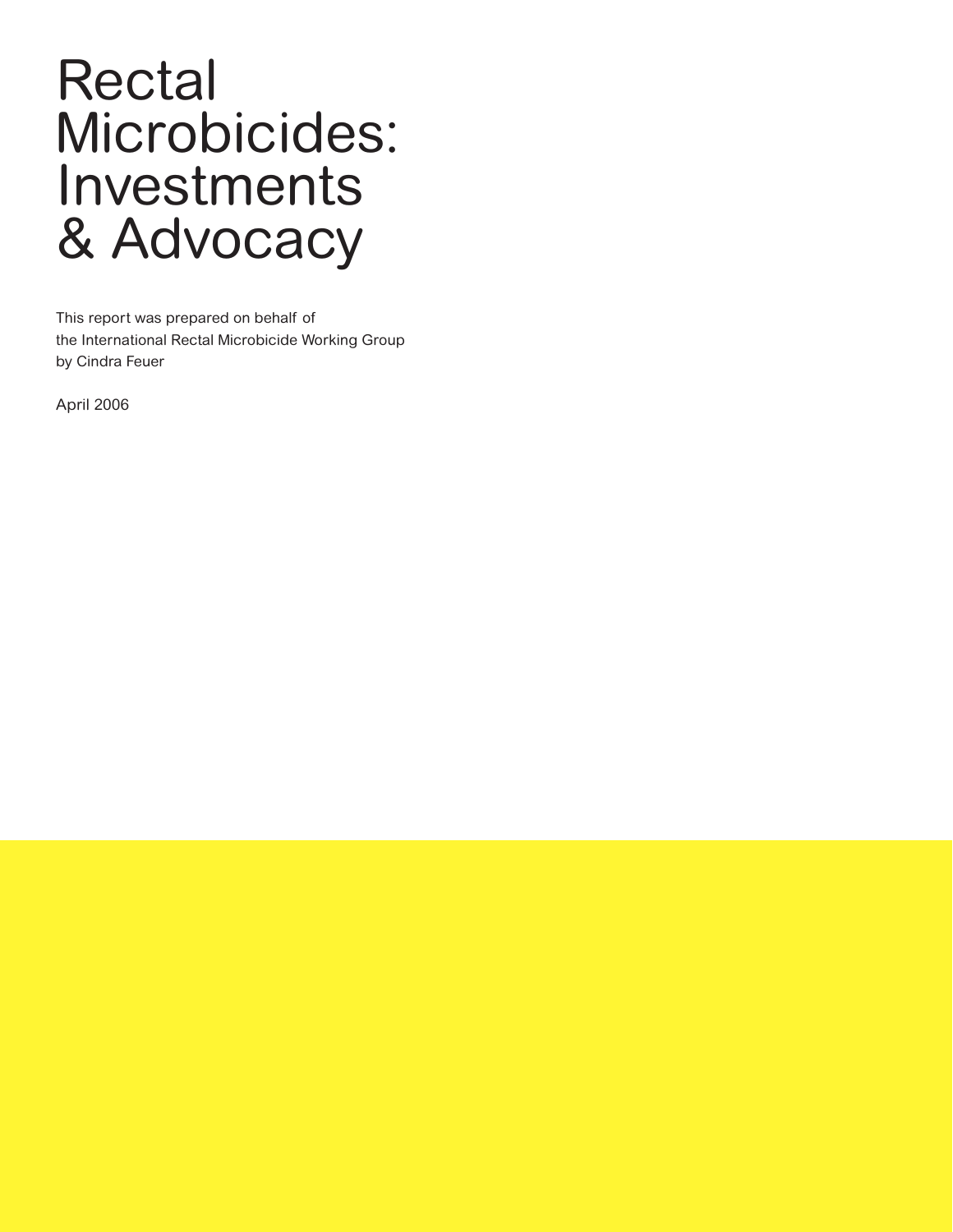Technology should be the friend of all people, not solely a tool of the dominant group. We must demand that the full resources of our nations be committed to the development of new prevention technologies such as rectal microbicides that will allow us another way to care for each other and keep each other healthy.

—Eric Rofes, professor, author, and advocate for men's health

Women's need for protection against sexually transmitted pathogens, like the need for contraception, varies greatly from one individual to another, and can change over the course of a lifetime. The availability of both a rectal and vaginal microbicide will ensure that women have options, should they need them, for protection against HIV and other STDs. For this reason, an investment in research on rectal microbicides is essential.

—Geeta Rao Gupta, leading global authority on women's development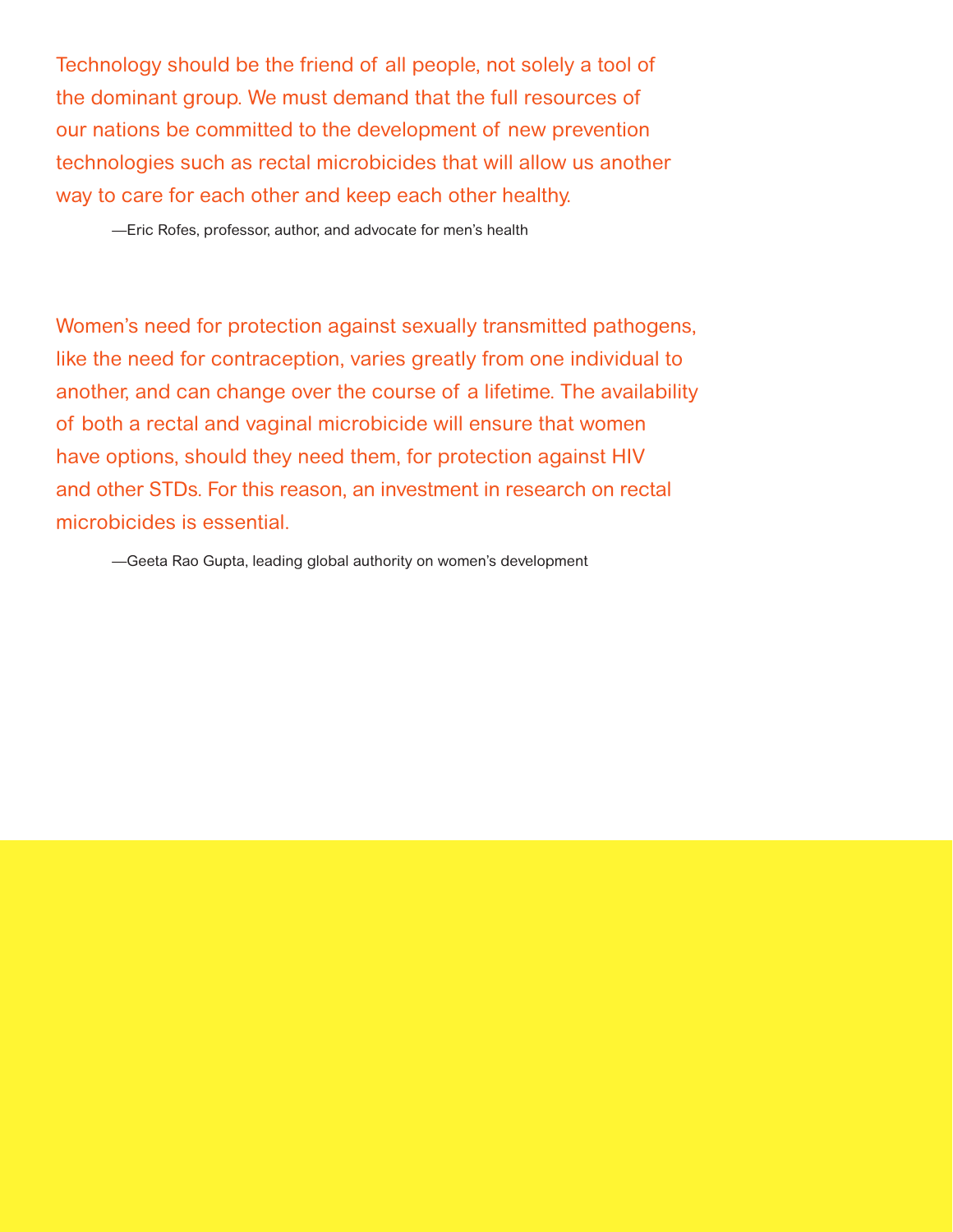# Acknowledgments

The International Rectal Microbicide Working Group would like to acknowledge the many individuals from the public and private sectors who provided us with necessary information to complete the project. We would like to extend a special thanks to the following, whose participation was invaluable to the production of this report: Jim Pickett, AIDS Foundation of Chicago (AFC); Peter Anton, Ian McGowan, and Pamina Gorbach, University of California, Los Angeles; Alex Carballo-Diéguez, Columbia University; Anna Forbes and Rebekah Webb, Global Campaign for Microbicides (GCM); Julie Davids, Community HIV/AIDS Mobilization Project (CHAMP); Kim Mulji, Naz Foundation International; Mitchell Warren and Robert Reinhard, AIDS Vaccine Advocacy Coalition (AVAC); Marc-André LeBlanc, Canadian Microbicides Advocacy Group Network; Brian Green, SafeGuards Project; Deborah Kraut, Office of AIDS Research, NIH; Pascale Willi; Andrea Benzacar; and Marty Bellagamba of Bell-Litho, Inc.

Fiscal sponsors for this report include AIDS Action Committee of Massachusetts; AFC; The AIDS Institute; AIDS Project Los Angeles; AVAC; Canadian AIDS Society; CHAMP; The Fenway Institute at Fenway Community Health; Gay Men's Health Crisis; GCM; The Institute for Gay Men's Health; The SafeGuards Project/Family Planning Council; San Francisco AIDS Foundation; Sisters of Perpetual Indulgence San Francisco; and UK Campaign for Microbicides.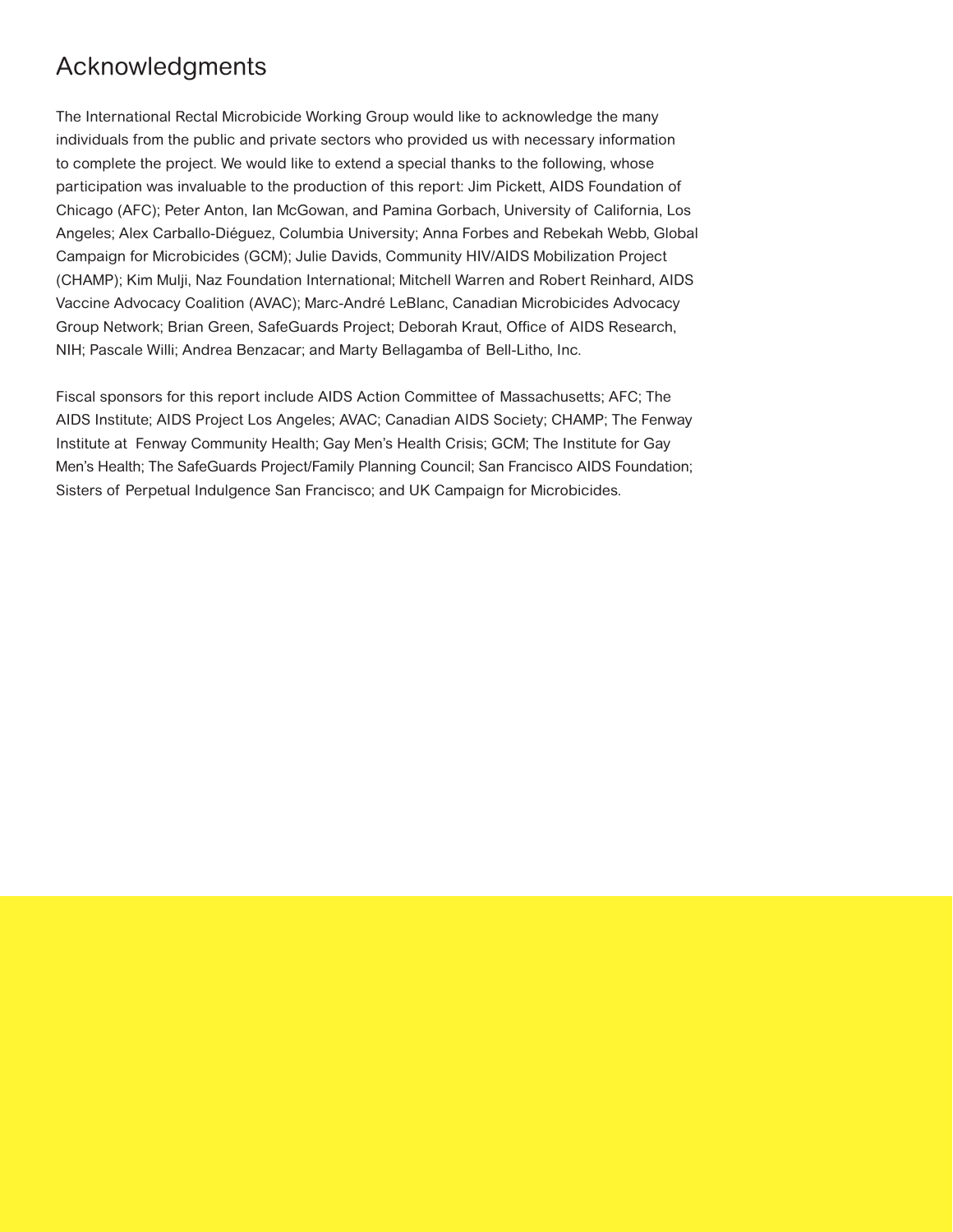# **Contents**

| 1. Introduction                                              | 6  |
|--------------------------------------------------------------|----|
| 1.2 About the International Rectal Microbicide Working Group | 6  |
| 2. Methodology                                               | 7  |
| 2.1 Data Retrieval                                           | 7  |
| 2.2 Data Limitations                                         | 8  |
| 3. The Context of Rectal Microbicides                        | 8  |
| 3.1 Role of Anal Intercourse in HIV Transmission             | 8  |
| 3.2 The Potential Impact of a Rectal Microbicide             | 11 |
| 3.3 Sociocultural Challenges                                 | 11 |
| 3.4 Scientific Challenges                                    | 12 |
| 3.5 Research: Current and Past                               | 13 |
| 4. Investment in Rectal Microbicide Research                 | 14 |
| 4.1 Total Investment                                         | 14 |
| 4.2 Public Sector                                            | 15 |
| 4.3 Philanthropic Sector                                     | 16 |
| 4.4 Commercial Sector                                        | 16 |
| 5. Discussion                                                | 16 |
| 5.1 Summary                                                  | 16 |
| 5.2 Reasons for Resource Lag                                 | 19 |
| 6. Cost Modeling for Rectal Microbicide Development          | 21 |
| 6.1 Projections and Gaps                                     | 21 |
| 6.2 Model Parameters                                         | 22 |
| 7. Advocacy                                                  | 23 |
| 7.1 Strategy                                                 | 23 |
| 7.2 Recommendations                                          | 24 |
| 8. Literature Relevant to Rectal Microbicide Research        | 26 |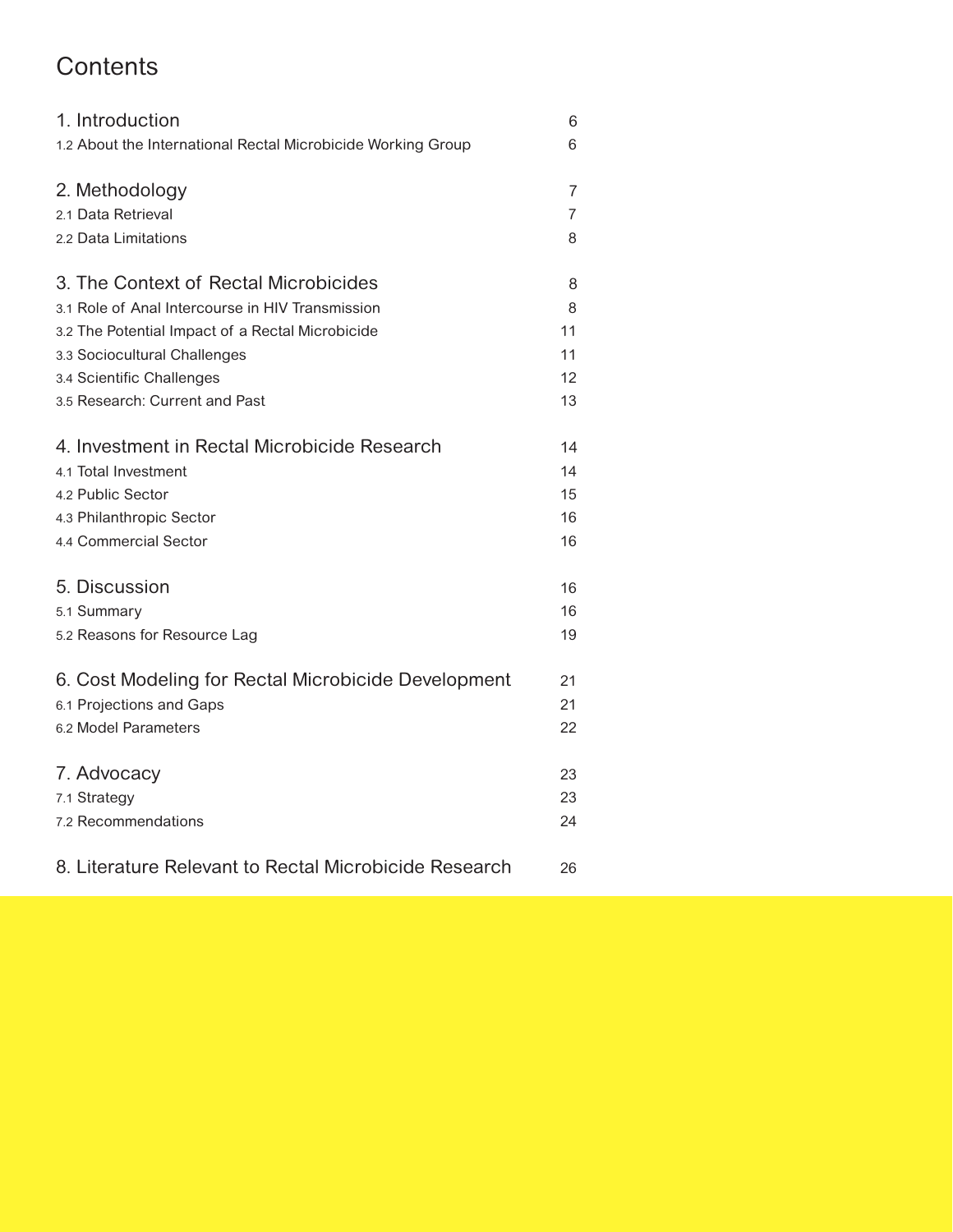# 1. Introduction

Research into rectal microbicides has been underfunded by both private and public sectors, despite the potentially large market for microbicides, and an urgent, international need for additional prevention tools, beyond condoms, for men and women who engage in anal intercourse. Political marginalization and scientific challenges have sidelined investment into what could be a promising new prevention technology. The need for a biomedical prevention intervention is underscored by the world's climbing HIV infection rates.

This report serves two purposes: Firstly, it tracks rectal microbicide research expenditures in order to determine the resources needed to accelerate progress in research and development. Total rectal microbicide investment, charted from 2000 onward, is compared with an estimated required sum to bring a rectal microbicide from the bench through to licensure. Secondly, this report provides advocates, policy makers, and scientists with a reference from which to pose recommendations and measure progress.

#### 1.2 About the International Rectal Microbicide Working Group

The International Rectal Microbicide Working Group is a coalition of advocates, policy makers and scientists from five continents working to advance the research and development of rectal microbicides. The Group also promotes new prevention technologies beyond microbicides, exploring pre-exposure prophylaxis, lubricant safety, and sexual harm reduction.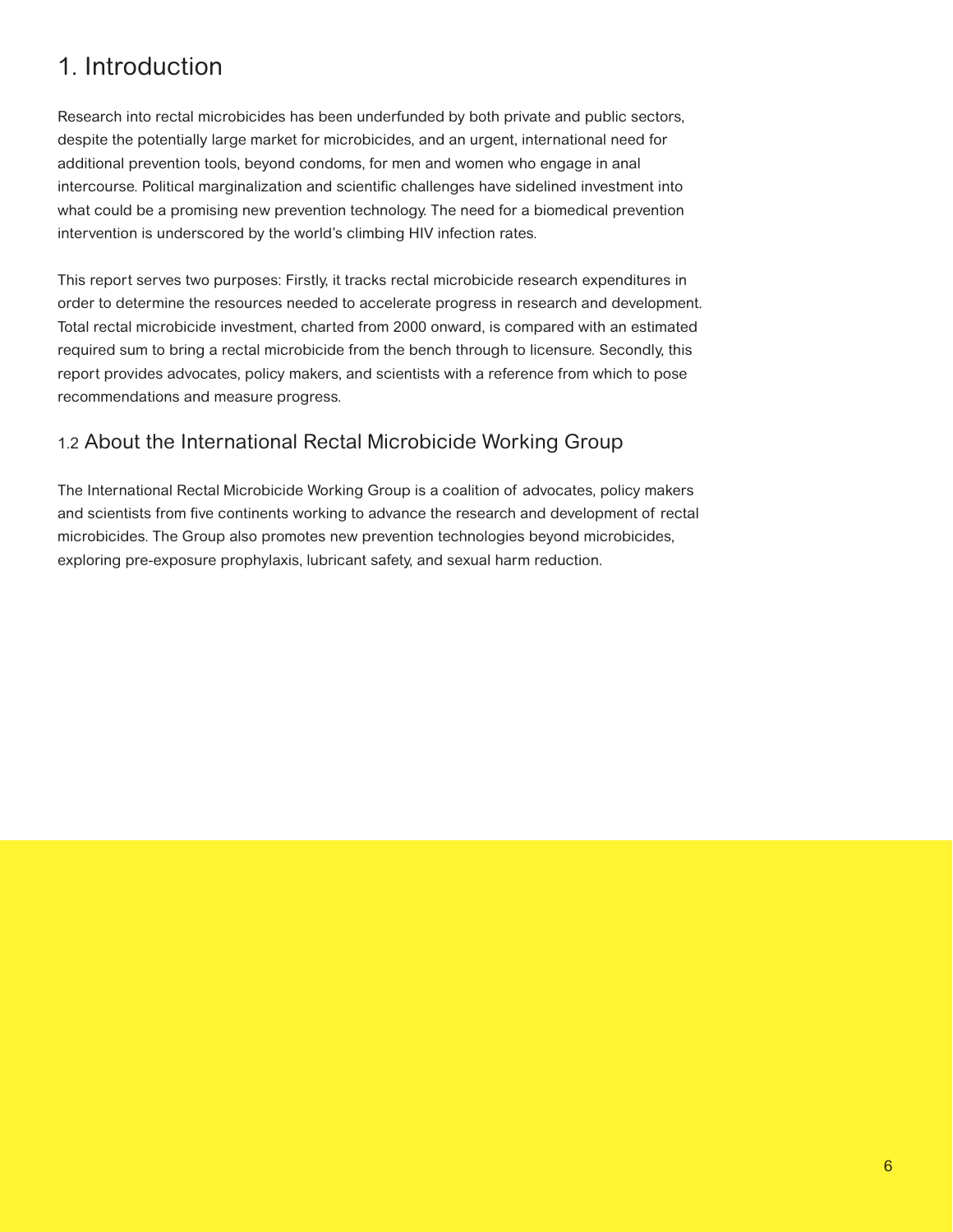# 2. Methodology

#### 2.1 Data Retrieval

*Rectal Microbicides: Investments and Advocacy* is an unprecedented attempt to compile and publish comprehensive data on global expenditures for rectal microbicide research. The annual reports of the HIV Vaccine and Microbicide Tracking Working Group (WG) of UNAIDS, AVAC, International AIDS Vaccine Initiative, and Alliance for Microbicide Development, *Tracking Funding for Microbicide Research & Development*, chart vaginal and rectal microbicide spending, but do not differentiate between the two distinct research areas. In this report, we use the WG document as a reference from which to gauge rectal microbicide spending.

Data are collated from public and private sectors, and supplemented by interviews with a range of experts in the microbicide field. Most of the information is based on self-reporting by recipients and representatives of the funding sources. Survey inquiries include:

- a) confirmation of past, current, and future funding for rectal microbicide research;
- b) annual disbursements of research from 2000 onward; and
- c) institutions receiving or disbursing the allocated funds (to avoid double counting).

While basic science and clinical research on vaginal microbicides are crucial to the eventual development of a rectal microbicide, this survey tracks research focused on rectal mucosal transmission, rectal acceptability and safety markers, rectal explant studies, and behaviors associated with anal sex. Vaginal microbicide studies (preclinical and clinical), although useful as supportive research for the development of rectal microbicides, are not included in this analysis of rectal microbicide funding.

Projected costs needed to bring a rectal microbicide through to licensure were determined in consultation with microbicide researchers.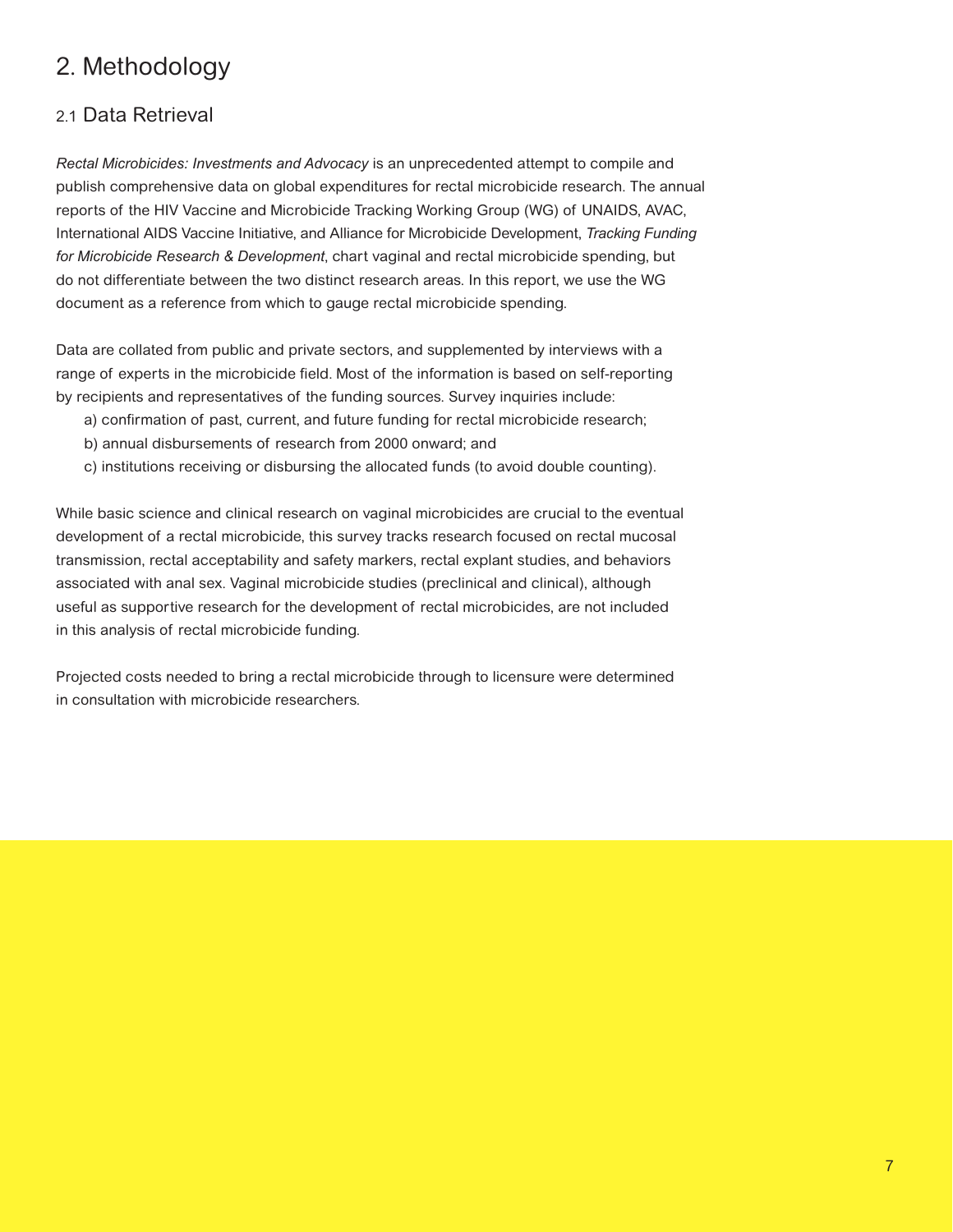#### 2.2 Data Limitations

Currently, the European Commission (EC) does not apportion specific funds for rectal microbicide research; however, there may be investments in vaginal microbicides that are used towards rectal microbicide investigations. In a survey of both European government representatives and researchers, none were able to identify direct European funding lines specifically for rectal microbicide research from either the EC or individual countries. Some EC funding may exist, although it proved too elusive to track in this report.

Only one of the two private companies identified as involved in rectal microbicide research quantified their in-kind contributions, as the commercial sector is often unwilling to reveal investments or returns to the public. Therefore, estimates provided in this document for the commercial sector may be underreported.

### 3. The Context of Rectal Microbicides

#### 3.1 Role of Anal Intercourse in HIV Transmission

Overall rates of HIV transmission are still increasing, indicating that far greater attention to prevention, including new methods and technologies, is needed to decelerate the epidemic. Latest global figures show that in 2005 there were an additional 5 million new infections, and the number of people living with HIV hit its highest level at an estimated 40.3 million<sup>1</sup>.

A range of data suggests that a significant proportion of transmission might be attributed to anal sex. Studies show that up to 30% of the heterosexual population in many cultures engage in anal intercourse (AI)<sup>234</sup>. Given the greater total numbers of heterosexuals than homosexuals, **it is estimated that the total volume of heterosexual unprotected AI is up to fivefold that of males who have sex with males (MSM)<sup>5</sup>.** The prevalence of female AI is projected to be even

- 1. Joint United Nations Programme on HIV/AIDS (UNAIDS) and World Health Organization (WHO). UNAIDS/WHO AIDS epidemic update. 2005.
- 2. Mosher WD, Chandra A, Jones J. Sexual behavior and selected health measures: men and women 15–44 years of age, United States, 2002. Adv Data. September 2005; (362): 1-55.
- 3. Caceres C, Oss V, Marin B, Hudes E, al e. Young people and the structure of sexual risks in Lima. *AIDS*. 1997; 11((suppl. 1)): S67–77.
- 4. Ramjee G GE. Prevalence of HIV among truck drivers visiting sex workers in KwaZulu-Natal, South Africa. *Sex Transm Dis*. 2002; 29: 44–9.
- 5. Rohr B, Gross M, Mayer K. Rectal microbicides that protect against HIV infection, report from the Workshop Creating a Research and Development Agenda. Baltimore, Maryland, June 7–8, 2001.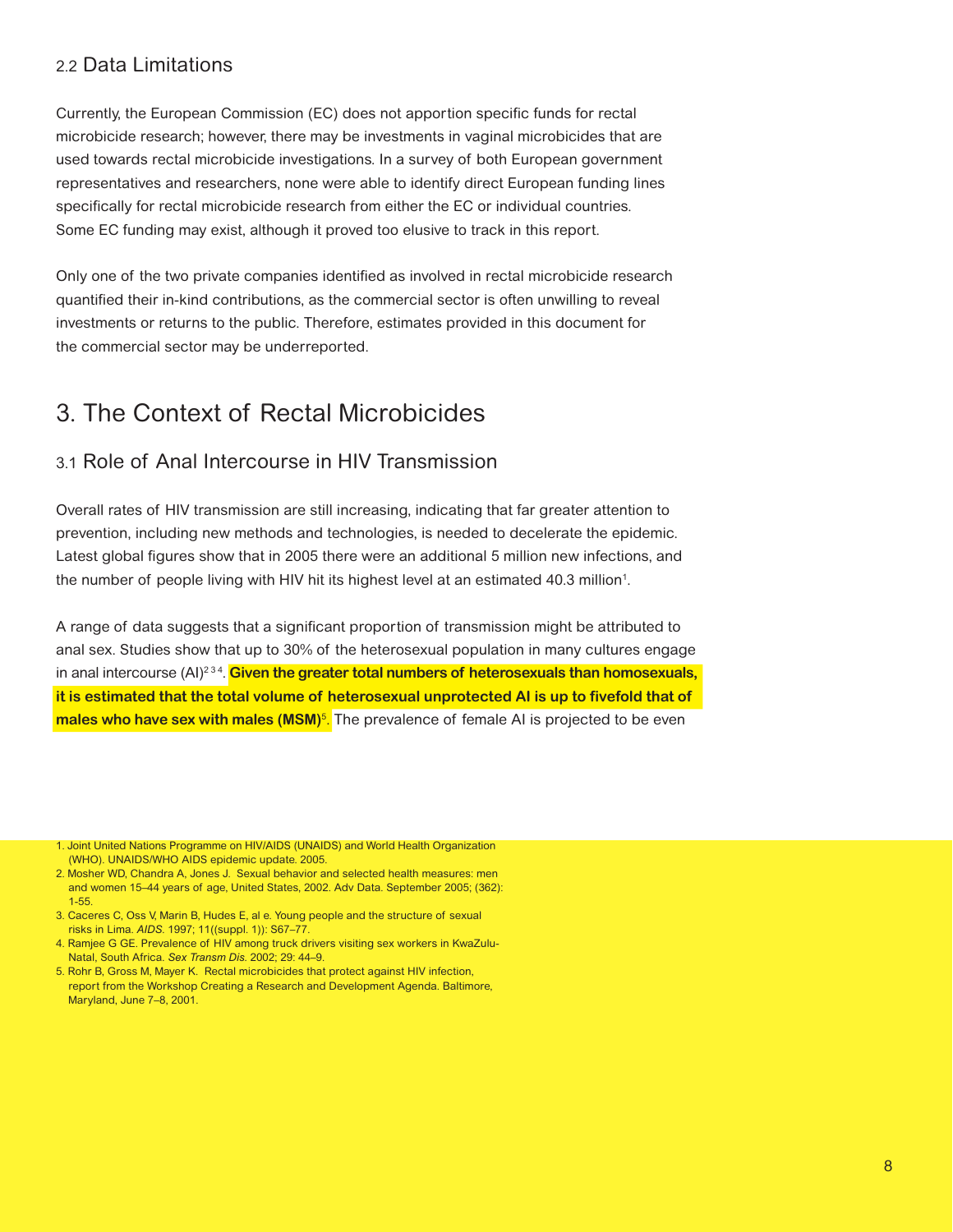greater in societies where contraception is unavailable and virginity is prized. Ultimately, it's difficult to know the exact extent of anal intercourse because it is taboo in many societies and data are not recorded.

While transmission of HIV has shown to be 10- to 100-fold more efficient through anal than vaginal intercourse,<sup>67</sup> studies show that women engaging in AI seldom succeed in having their male partners use condoms<sup>8</sup>. Likewise, a recent South African study shows that among heterosexual men, anal sex was associated with being HIV-positive; those who engage in the behavior are nearly twice as likely to be infected as their male counterparts reporting only vaginal sex<sup>9</sup>.

Because women make up the majority of receptive anal partners, they, like MSM, are in need of a rectal HIV-prevention method. The same requirements for the discovery of a vaginal microbicide can be applied to the need for rectal protection: until a woman can negotiate condom use with her partners, she will need protection that she herself can control with or without her partners' knowledge or participation.

Women are particularly vulnerable to infection. In sub-Saharan Africa, where two-thirds of HIV infections occur<sup>10</sup>, women aged 15–24 years are three times more likely to be infected than men<sup>11</sup>. The numbers underscore the need for vaginal microbicide research, to which the majority of microbicide expenditures is allocated. While some of these women are probably infected through anal sex, it is difficult to assess the role of AI in infection. Millions of women have neither the power in their sexual relationships to insist on abstinence, fidelity, or condom use, nor the social and economic resources to leave partners who put them at risk. Thus, putting a woman-controlled prevention tool into the hands of these women is the motivation driving most microbicide research.

Investments in rectal microbicides have been scant for several reasons, including the field's perceived relevance only to MSM. As we learn more about the incidence and prevalence of heterosexual AI, this misconception will be easier to refute; however, MSM still represent a

<sup>6.</sup> Vittinghoff E, Douglas J, Judon F, McKiman D, MacQueen K, Buchinder SP. Per-contact risk of human immunodeficiency virus between male sexual partners. *American Journal of Epidemiology*. 1999; 150(3): 306–11.

<sup>7.</sup> Kalichman SC, Rompa D, Luke W, Austin J. HIV transmission risk behaviours among HIV-positive persons in serodiscordant relationships. *Int J STD AIDS*. October 2002; 13(10): 677–82.

<sup>8.</sup> Rohr B, et al.

<sup>9.</sup> Lane T, Pettifor A, Pascoe S, Fiamma A, Rees H. Heterosexual anal intercourse increases risk of HIV infection among young South African men. *AIDS*. 2006; 20(1): 123–25.

<sup>10.</sup> Joint United Nations Programme on HIV/AIDS (UNAIDS) and World Health Organization (WHO). UNAIDS/WHO AIDS epidemic update. 2005.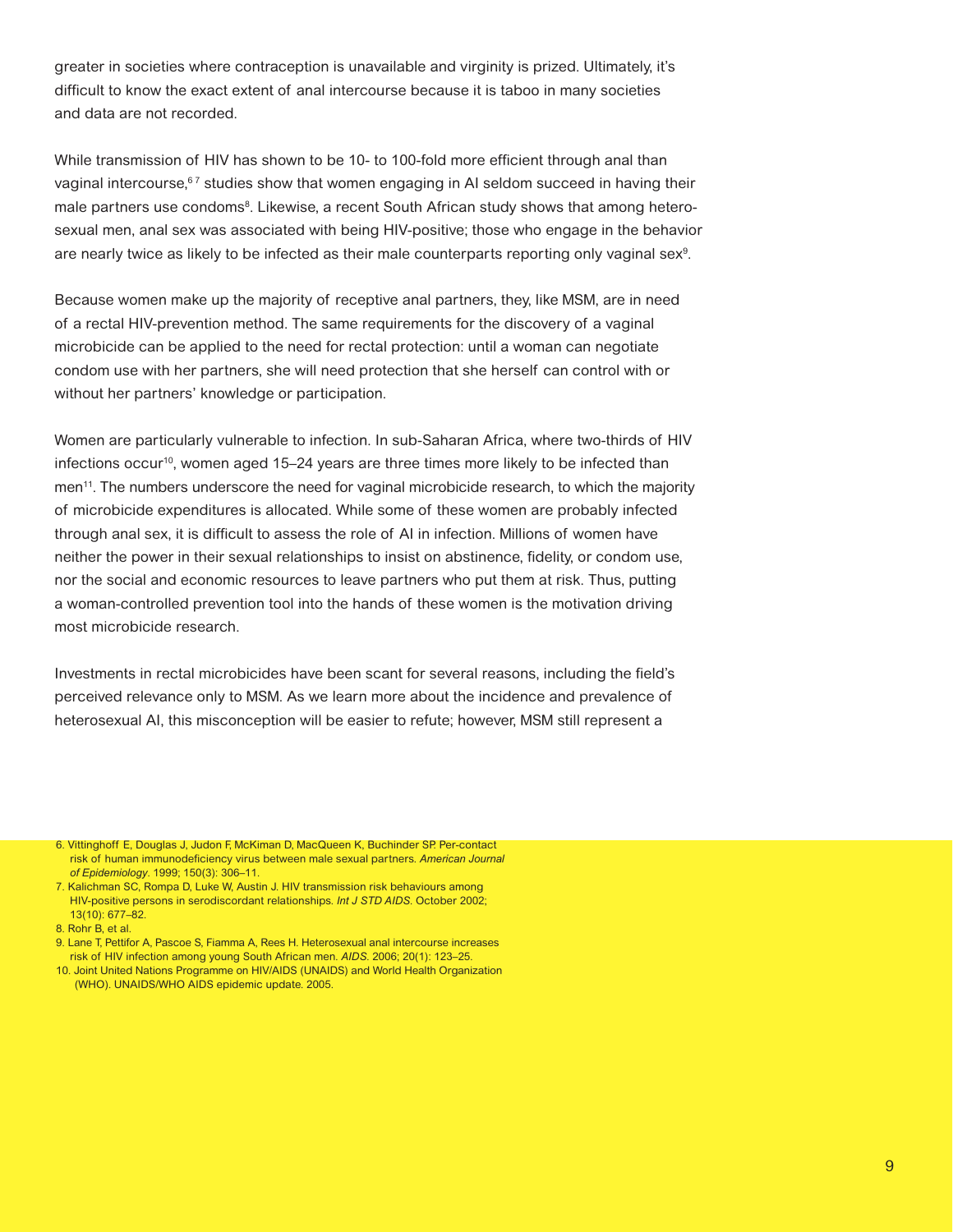crucial population in need of interventions. Although the total incidence of unprotected AI is higher in heterosexuals, the prevalence of AI among MSM is higher. Compounding the risk to MSM are the elevated rates of HIV in this population in some regions. For example, MSM made up 44.3% of new infections in the U.S. in 2004<sup>12</sup>. High rates of STIs and HIV infections testify to the fact that only one prevention tool for sexual activity—the condom—is insufficient.

Findings from a Gay Men's Sex Survey in 2002 in the U.K. showed that 48.8% of all men who had sex with men had had unprotected anal intercourse in the past year<sup>13</sup>. Even more concerning is that 14.6% of HIV negative (at last test) or untested men said they definitely, or probably, had unprotected anal sex with a man they thought was HIV-positive in the past year. In other countries, including Canada, Australia, and Scotland, increases in risk behaviors, STIs, and HIV incidences have been documented among MSM14 15 16.

Several surveys have measured gay men's interest in microbicides. In a U.S. cohort, the majority of the men indicated a willingness to participate in microbicide studies17. An Internet survey of 10,000 MSM in the U.K. showed that most would use a microbicide<sup>18</sup>. According to a San Francisco study, however, only 25–35% of gay men said they would be interested in using microbicides if they weren't as effective as condoms<sup>19</sup>.

Because of this apprehension, it should be emphasized that microbicides, when available, should be used with condoms (if possible) for additional safety; however, even a microbicide that is less effective than condoms could give people who can't or don't use condoms a way of reducing their risk of infection—certainly a safer option than using nothing at all.

Efforts are needed to overcome the taboo and stigma around AI, and the denial and homo-phobia that are barriers to ensuring strong efforts to address the health needs of women, gay men, and MSM.

- 11. Kim J, Watts CH. Gaining a foothold: tackling poverty, gender, inequality and HIV in Africa. BMJ. 2005; 331: 769–72.
- 12. Centers for Disease Control and Prevention, Division of HIV/AIDS Prevention-Surveillance and Epidemiology, Special Data Request. November 2005.
- 13. Hickson F, Weatherburn P, Reid D, Stephens M. Out and about. Findings from the United Kingdom, gay men's sex survey 2002. Sigma Research. 2003. http://www. sigmaresearch.org.uk/reports.html.
- 14. HIV/AIDS Epi Updates, May 2005; Surveillance and Risk Assessment Division, Centre for Infectious Disease Prevention and Control, Public Health Agency of Canada, 2005.
- 15. Van De Ven P, Prestage G, French J, et al. Increase in unprotected anal intercourse with casual partners among Sydney gay men in 1996–98. *Aust NZ J Publ Heal*. 1998; 22: 814–18.
- 16. Hart GJ, Williamson LM. Increase in HIV sexual risk behaviour in homosexual men in Scotland, 1996–2002: prevention failure? *Sex Transm Infect*. October 2005; 81(5): 367–72.
- 17. Gross M, Buchbinder SP, Celum C, Heagerty P, Seage GR 3rd, Rectal Microbicides for U.S. Gay Men. Are clinical trials needed? Are they necessary? *Sex Transm Dis*. 1998; 25(6): 296–302.
- 18. Reid D, Weatherburn P, Hickson F, Stephens M, Hammond G. On the move, findings from the United Kingdom, gay men's sex survey. Sigma Research. 2003. http://www. sigmaresearch.org.uk/reports.html. Accessed April 3, 2006.
- 19. The study by Carballo-Diéguez was based on a secondary analysis of data from the third phase of the Urban Men's Health Study (UMHS-3). Catania J, Paul J, Pollack L, Fisher L, Folkman S, Osmond D. UMHS III Sexual trauma and HIV risk behavior of Gay Men. http://www.caps.ucsf.edu/pdfs/2004portfolio/UMHS3.pdf. Accessed April 7, 2006.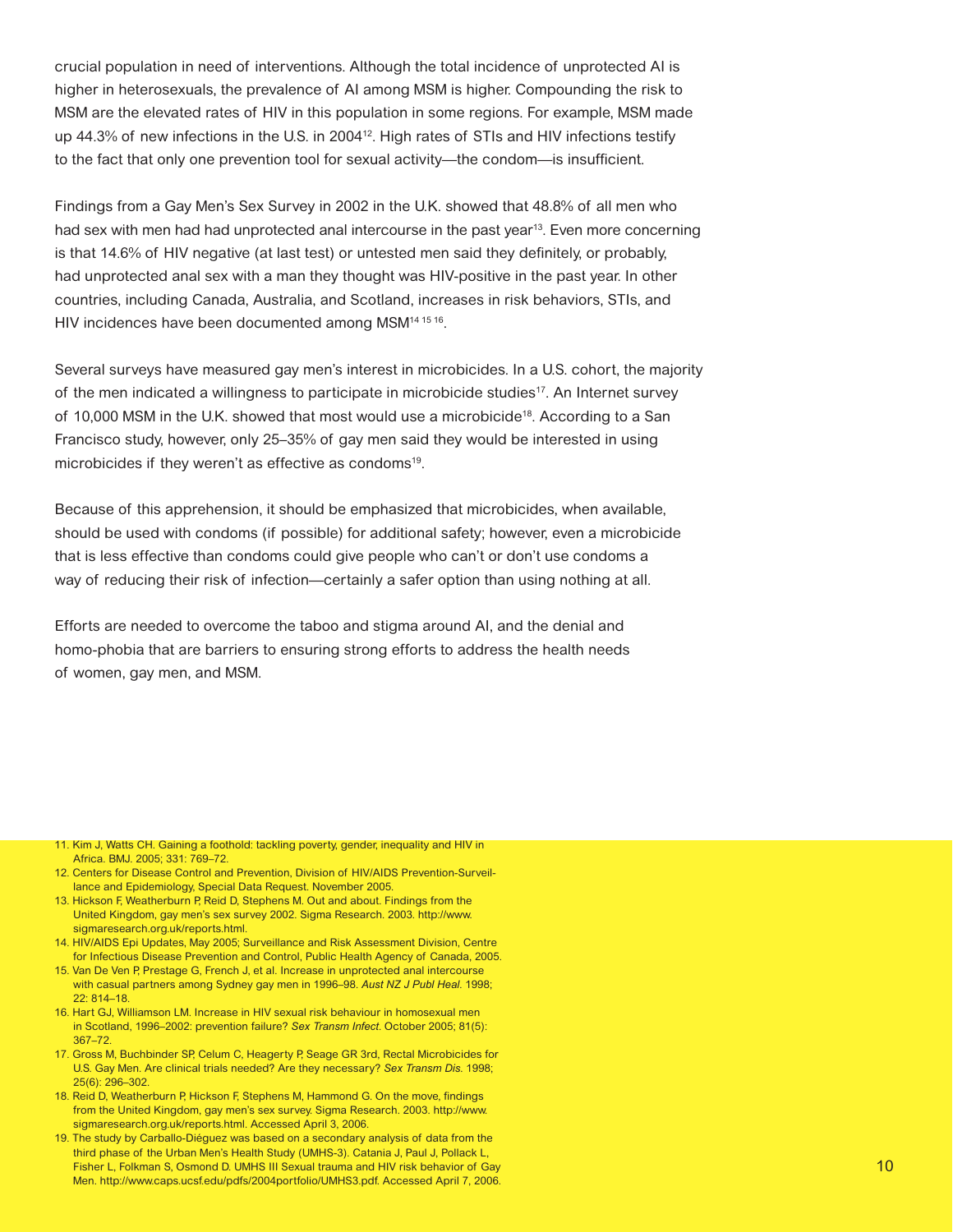#### 3.2 The Potential Impact of a Rectal Microbicide

Utilizing mathematical modeling, a team from the University of California–Los Angeles (UCLA) recently evaluated the potential impact of rectal microbicides on reducing HIV transmission. Using the MSM bathhouse setting for analysis, it found that even if microbicide use was fairly modest (30–50%), microbicide efficacy would only need to exceed 30% in order to have a significant impact in spreading secondary infections. A 50% effective microbicide, used in 50% of sex acts would reduce the number of new infections at disease invasion in the bathhouse by 13%20. More importantly, this model suggested that a microbicide with greater than 30% efficacy would significantly reduce the number of secondary HIV infections in the bathhouse.

UCLA researchers believe that even a moderately effective rectal microbicide would be of benefit in MSM bathhouse scenarios as well as in other high-risk environments that include heterosexual AI.

The cost savings to the global health system of averting HIV infections with rectal microbicides has yet to be mathematically modeled; however, it can be inferred through vaginal microbicide cost modeling that the savings would be in the billions when rectal microbicide use reduces the burden of care and treatment required of health systems<sup>21</sup>. The prevention of HIV infection through rectal microbicides will also reduce workplace illness and loss of productivity, resulting in indirect financial savings.

#### 3.3 Sociocultural Challenges

Microbicide research is a new field with less than 15 years of study. In relation to its potential, the field is underfunded. Large pharmaceutical companies that usually fund new drug development have shied away from microbicide research, as they have with vaccines, because they see it as too much financial risk for too little profit. As a result, the task of microbicide development has

<sup>20.</sup> Breban R, McGowan I, Topaz C, Schwartz E, Anton P, Bowler S. Modeling the potential impact of rectal microbicides to reduce HIV transmission in bathhouses. *Mathematical Biosciences and Engineering*. In press.

<sup>21.</sup> The Economics of Microbicide Development: A Case for Investment. Rockefeller Foundation.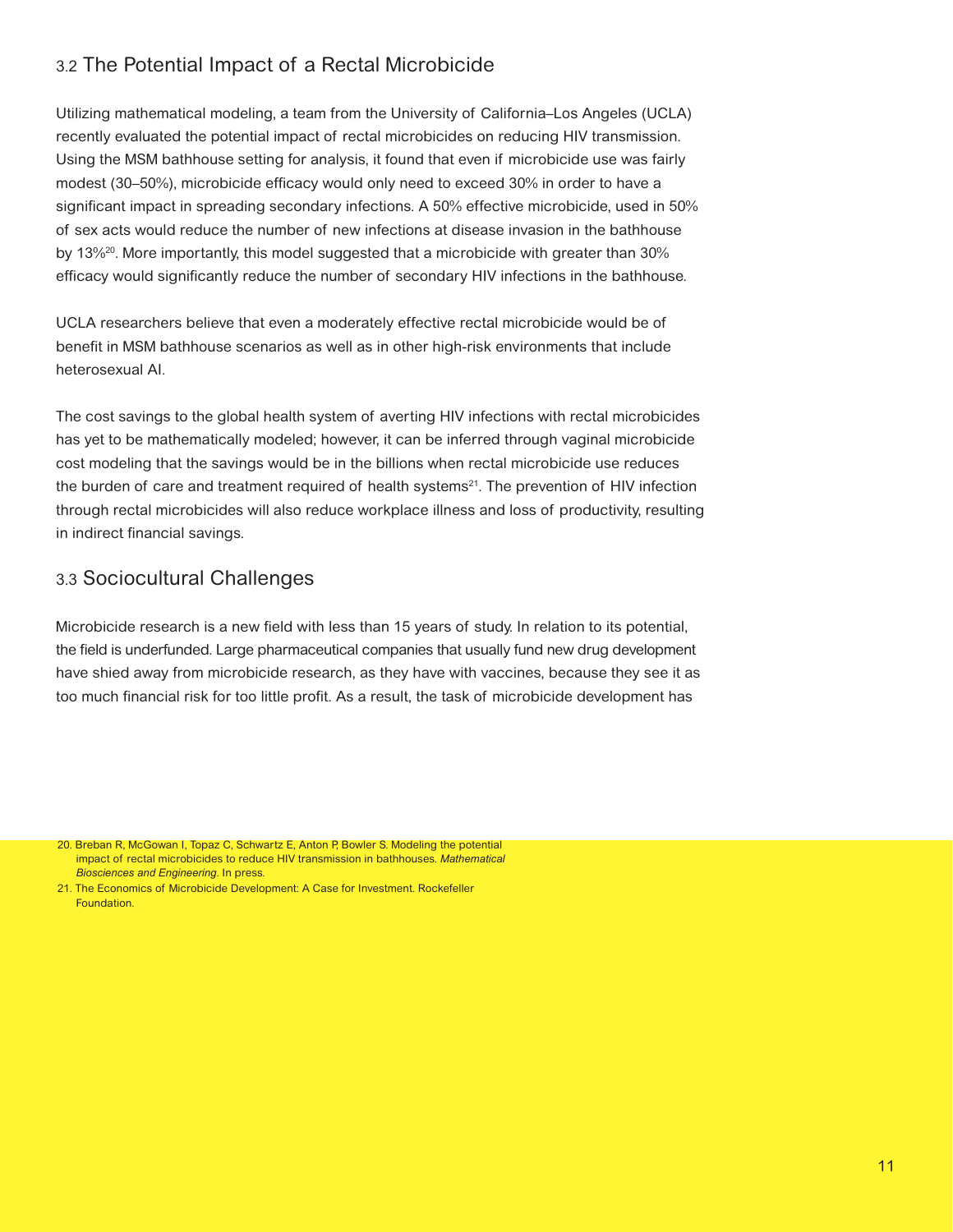fallen to scientists at nonprofit organizations, universities, and small biotech companies all of which rely on government grants and foundation contributions to keep their research going. Progress has been slow due to inadequate funding from donor governments and from traditional multilateral institutions.

**Homophobia and stigma have slowed down the progress of necessary research on the prevention of rectally acquired infections.** In the U.S. and elsewhere, investment in rectal microbicides is difficult because civil society and policy makers are hesitant to talk about AI.

#### 3.4 Scientific Challenges

Formulating a microbicide for rectal use is, for two reasons, more scientifically challenging than producing one for vaginal use. First, rectal tissue is far more fragile than most of the tissue lining the vagina. The vaginal epithelium is up to 40 cell layers thick. Rectal epithelium is composed of a single cell layer and is vulnerable to infection and trauma. The cells in the mucosa below the epithelium also contain many CD4 T cells with lots of necessary co-receptors, rendering them especially susceptible to HIV.





Vaginal Epithelium **Vaginal Existence** Controller Execute Controller Rectal Epithelium

The two illustrations reveal the significant differences between the vaginal and the rectal epithelium. On the (left) is a highly magnified picture of a sample of vaginal tissue. There are multiple layers, or strata, of epithelial cells. The vaginal epithelium is a stratified squamous epithelium designed to withstand the stresses associated with sexual intercourse. In contrast, the rectal epithelium (seen on the right) has a single layer of epithelial cells which makes it very vulnerable to damage associated with anal intercourse. To some extent, these differences may explain why it is much easier to acquire HIV infection through anal rather than vaginal intercourse.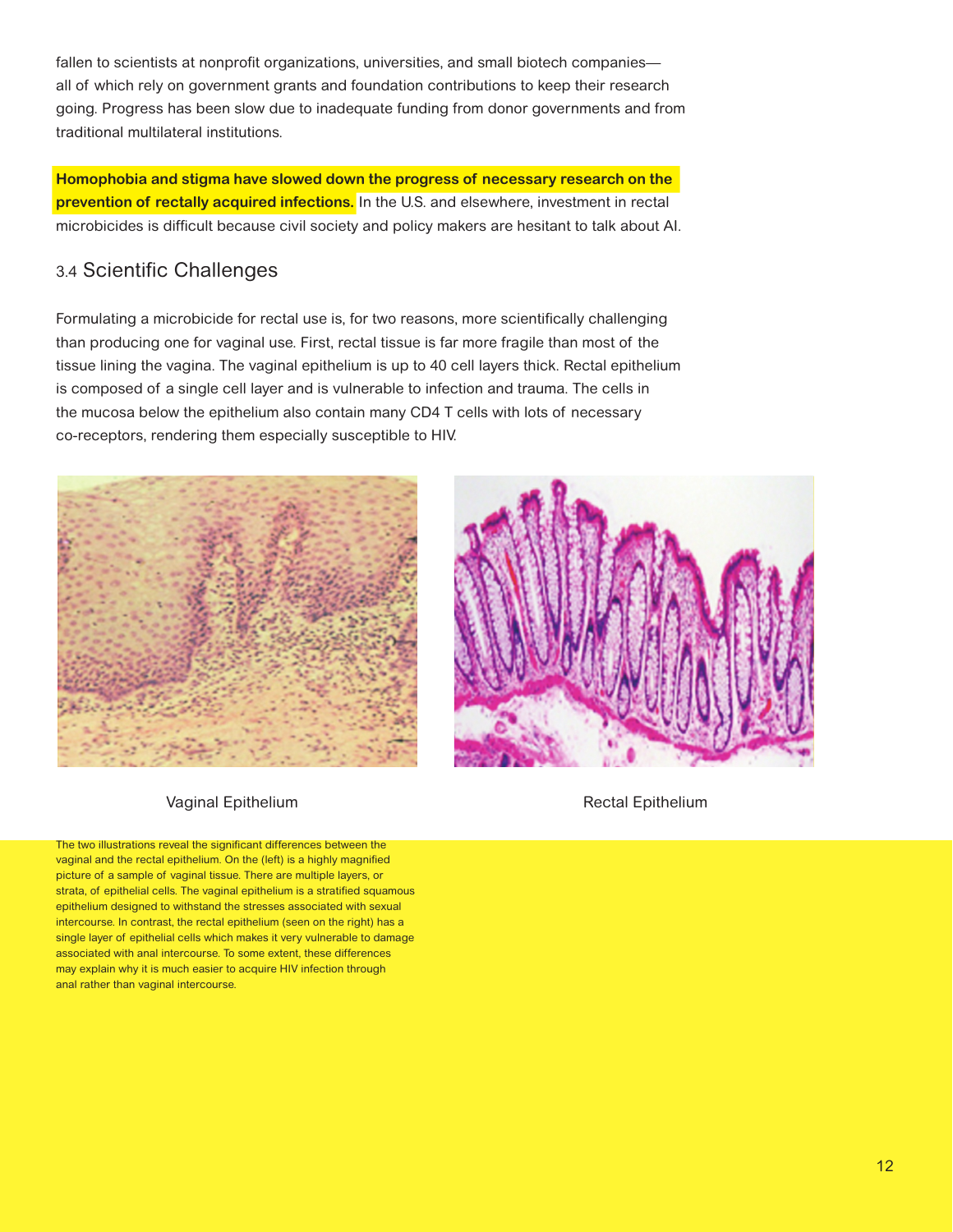Second, the colon is a tube that extends from the anus to the appendix, whereas the vagina is a closed pouch. The inside of the vagina can be completely coated with only about 3–5 ml of product. Since the rectal cavity isn't closed, it could require significantly more product to cover the rectal walls where they need protection. One of the key questions scientists are trying to answer now is exactly how much product it will take and what areas have to be covered to achieve the desired protective effect.

#### 3.5 Research: Current and Past

To date, published rectal microbicide research has been limited. The only human trials for a specific product were for the spermicide nonoxynol-9 ( $N-9$ ) in three separate studies in MSM<sup>22 23 24</sup>. The studies by Phillips et al. demonstrated the potential for significant mucosal toxicity.

Since then, a promising study showed that cyanovirin, an HIV-cell fusion blocker derived from blue-green algae, prevents rectal transmission in the SHIV-infected macaque model<sup>25</sup>. A more recent study showed that an oral tenofovir/FTC combination also prevents rectal SHIV transmission in macaques<sup>26</sup>; however, there is still little known about the basics of HIV transmission in the rectum. Researchers are currently trying to determine which elements of the intestinal mucosa are the initial targets of infection, and which region of the colon needs safeguarding with a microbicide.

**In a sobering discovery presented in 2004, scientists found that a semen simulate can**  travel two to three feet up the colon<sup>27</sup>, which means a microbicide may be required to travel **the same long distance to provide adequate protection.** Although this represents a significant challenge, gastroenterologists routinely prescribe topical products to treat colitis associated with inflammatory bowel disease. These products, usually formed as foams, enemas, or suppositories, may provide a useful model for developing rectal microbicide formulations as they are designed to deliver drugs to the same region of the colon that might be most vulnerable to HIV infection.

- 22. Tabet SR, Surawicz C, Horton S, et al. Safety and toxicity of nonoxynol-9 gel as a rectal microbicide. *Sex Transm Dis*. Infect. 1999; 26: 564–71.
- 23. Phillips DM, Taylor CL, Zacharopoulous VR, Maguire RA. Nonoxynol-9 causes rapid exfoliation of sheets of rectal epithelium. *Contraception*. 2000; 62: 149–54.
- 24. Phillips DM, Sudol KM, Taylor CL, Guichard L, Elsen R, Maguire RA. Lubricants containing n-9 may enhance rectal transmission of HIV and other STDs. *Contraception*. 2004; 70: 107–10.
- 25. Tsai CC, Emau P, Jiang Y, Tian B, Morton WR, Gustafson KR, et al. Cyanovirin-n gel as a topical microbicide prevents rectal transmission of SHIV89.6p in macaques. *AIDS Res Hum Retroviruses*. 2003; 19: 535–41.
- 26. Garcia-Lerma J, Otten R, Qari S, Jackson E, Luo W, Monsour M, et al. Prevention of rectal SHIV transmission in macaques by tenofovir/FTC combination [abstract]. Paper presented at: 12th Conference on Retroviruses and Opportunistic Infections. February 5–8, 2005. Boston, MA
- 27. Hendrix CW, et al. Imaging the distribution of a rectal microbicide gel and semen surrogate in the lower GI tract [abstract]. Paper presented at: International Conference on Microbicides. March 28–31, 2004. London.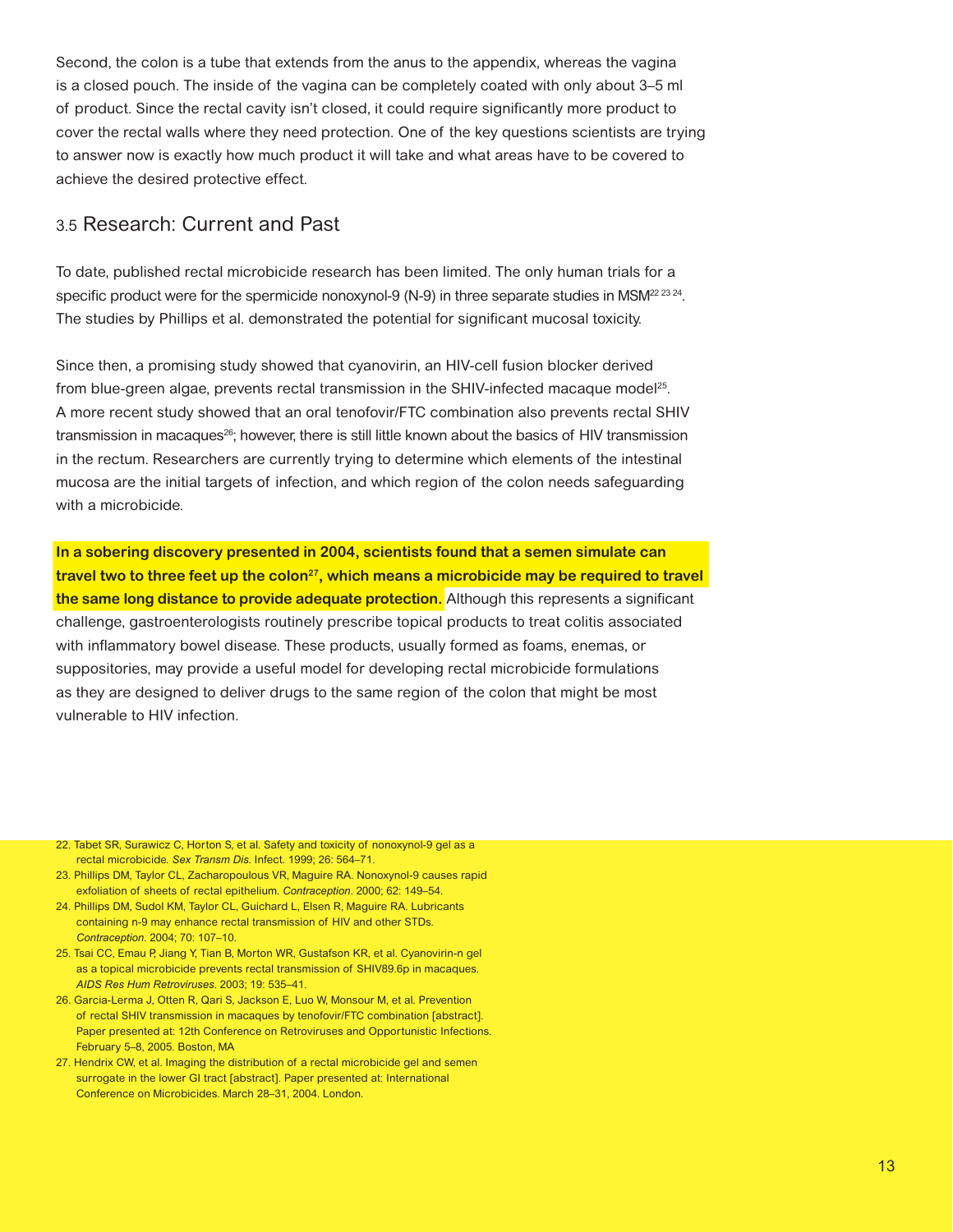Preclinical rectal microbicide development research includes the use of cell lines, intestinal explants (biopsies), and macaque studies of microbicide safety and efficacy. These investigations will enable the advancement of microbicide studies into exploratory human trials. These studies will optimize microbicide safety evaluation in humans; provide initial *ex vivo/in vitro* efficacy data; and yield information about distribution and bioavailability of rectal microbicides. The goal will be to assess the most cost-effective and predictive assays for use in future microbicide development.

Other preclinical research will target the behavioral correlates of AI as well as acceptability studies of candidate formulations. These studies are crucial to developing a product that people will find acceptable and actually use. The findings will help guide the selection of the formulation used in final human trials and will provide a rational basis for the development of other classes of rectal microbicides<sup>28</sup>.

Microbicide compounds that are currently under study for rectal use (in addition to vaginal use) include topical formulations of antiretroviral drugs, including the nucleotide analogue reverse transcriptase inhibitor PMPA, a form of tenofovir, as well as TMC 120 (dapivirine), a secondgeneration non-nucleoside reverse transcriptase inhibitor. Another non-nucleoside reverse transcriptase inhibitor, UC-781, is poised for phase 1 clinical trials this year.

# 4. Investment in Rectal Microbicide Research

#### 4.1 Total Investment

Between 2000 and 2006, total investments in rectal microbicide research show a small, steady increase in funding trends. Total public, private, and philanthropic spending was \$34 million. In 2006 estimated disbursements total \$7.2 million.

<sup>28.</sup> Global Campaign for Microbicides. Rectal microbicide presentation, November 2005. http://www.global-campaign.org/download.htm. Accessed January 7, 2006.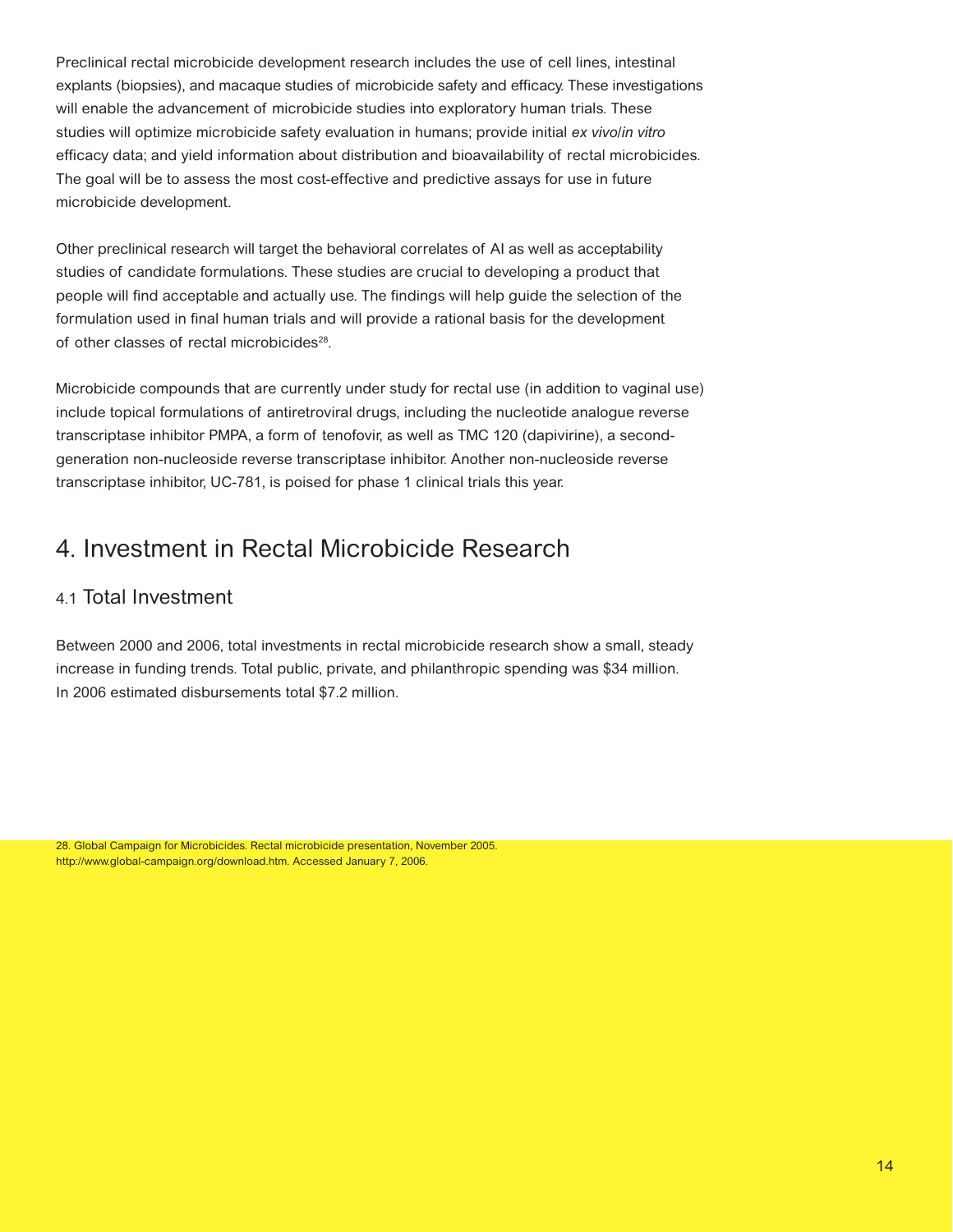The U.S. public sector was the primary source of these funds, contributing \$33.1 million, 97.4% of overall monies contributed between 2000 and 2006. The philanthropic and commercial sectors accounted for \$839,649 of the spending. Member states of the European Union, other countries, and multilaterals show no evidence of specific rectal microbicide investments.



Rectal Microbicide Expenditures 2000-2006

#### 4.2 Public Sector

In 2006, the public sector invested an estimated \$7.1 million. Overall public investment trends show an increase from \$1.7 million in 2000, but a drop in committed future funds. The National Institutes of Health (NIH) estimates \$5.5 million in expenditures for 2007.

Within the U.S. public sector, the primary sources of funding come from two health and research funding agencies: NIH, and the Centers for Disease Control and Prevention (CDC). NIH accounted for \$30.8 million of the U.S. public-sector funding between 2000 and 2006. CDC contributed \$2.3 million between 2001 and 2006, averaging \$453,400 in annual disbursements.

From 2000 to 2006, the U.S. public sector spent approximately 12 cents per capita on rectal microbicide R&D<sup>29</sup>.

29. The World Bank. 2005 World Development Indicators. Washington, DC. 2005.

#### Nonoxynol-9 Spending

**Nonoxynol-9, the spermicide, is the only compound tested rectally in human trials to date. The Population Council spent an estimated \$400,000, and studies from the University of Washington cost \$206,151, in 2000 and 1999, respectively, totaling \$606,151.**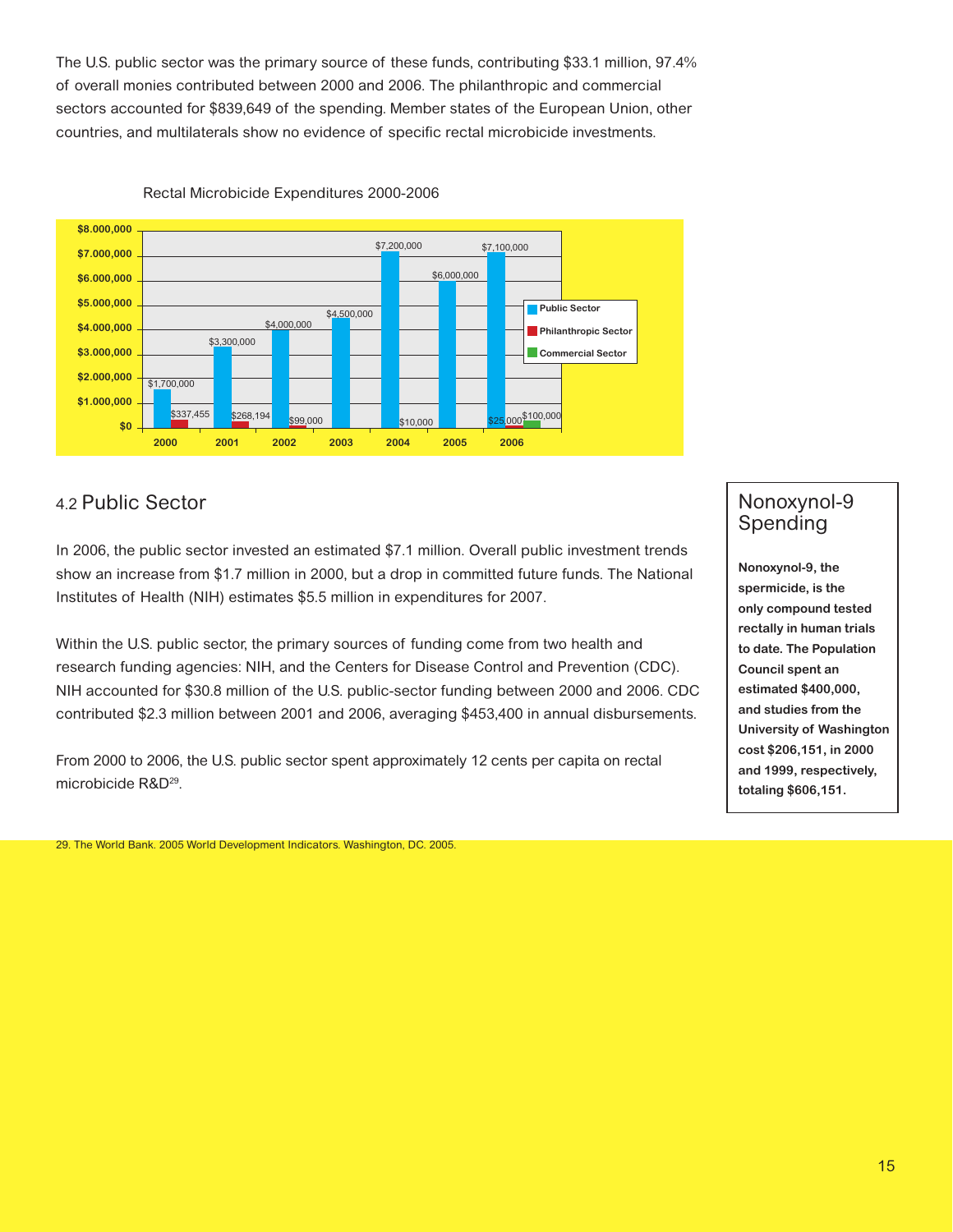#### 4.3 Philanthropic Sector

Philanthropic funding totaled \$739,649, around 2.2% of the total invested funds for rectal microbicide research between 2000 and 2006. The primary philanthropic investor identified was the American Foundation for AIDS Research (amfAR). The foundation does not have a dedicated rectal microbicide funding stream and therefore funding levels fluctuate between years. Rectal microbicide funding from amfAR includes direct support for research as well as meeting support.

#### 4.4 Commercial Sector

The commercial sector has yet to contribute actual dollars; instead support is through in-kind donations, including time spent, pipeline compounds, and infrastructure. All the companies involved in R&D are funded through NIH. Out of the two private companies identified as contributors to rectal microbicide research, Gilead and Biosyn, only the latter revealed a dollar sum contribution, totaling \$100,000 in in-kind donations in 2006.

# 5. Discussion

#### 5.1 Summary

This paper is a first-time effort to track and analyze total rectal microbicide expenditures. In generating estimates from the public and private sectors, we have chosen a very specific focus on rectal research, quantifying the relevant investigations into basic and behavioral sciences, and in animal studies (there are currently no human trials). Although rectal microbicide research will benefit greatly from research on vaginal mucosal transmission, pathogenesis, immunology, and clinical studies, we aim to separate out funding allocated strictly for rectal microbicide inquiry.

While vaginal microbicide development is a global research effort, with the main sources of financing to date coming from the U.S., Canada, Europe, and other countries such as Australia and Japan, investments in rectal research tilt heavily toward U.S. sources.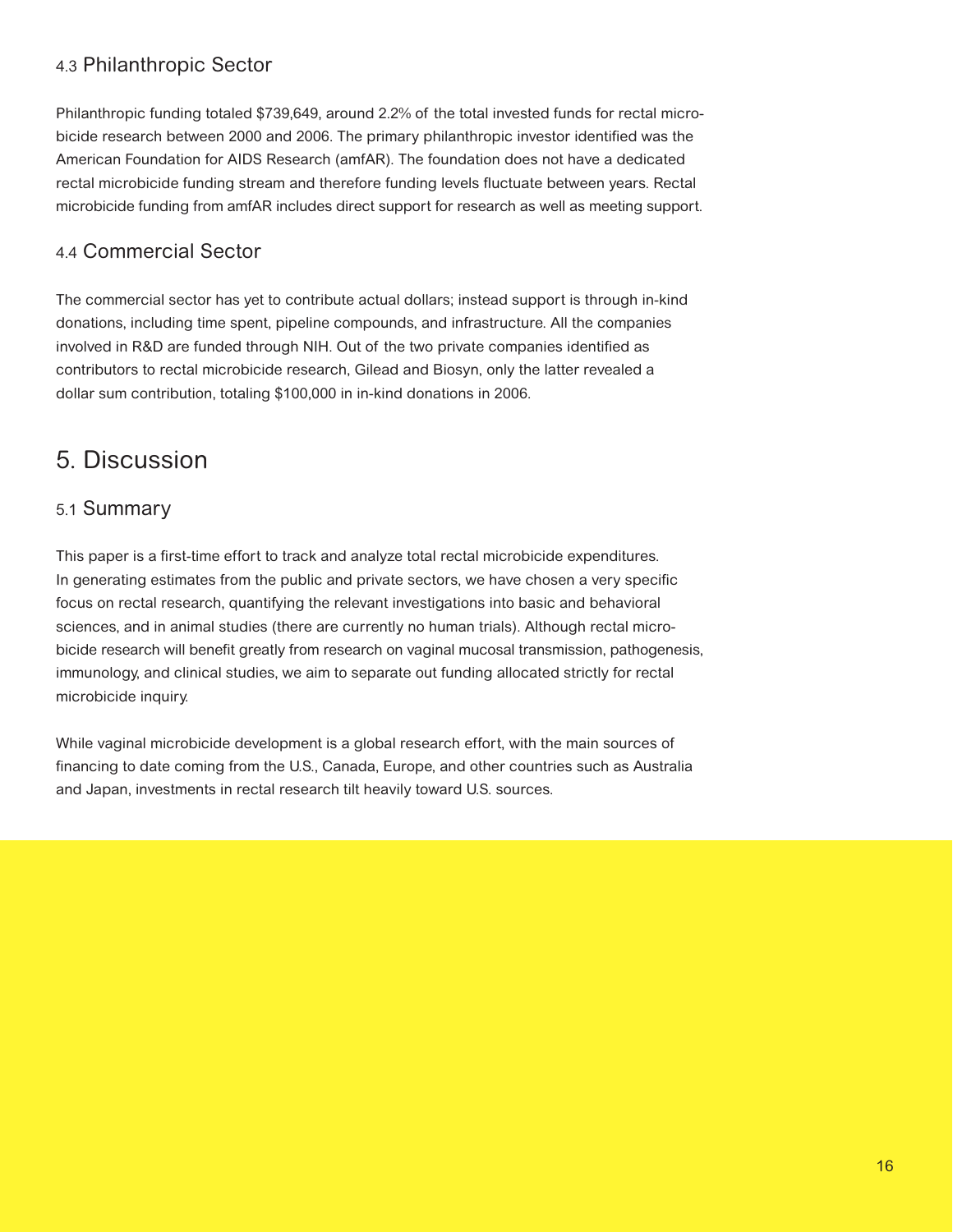**Data show that between 2000 and 2006, funding for rectal microbicide research totaled \$34 million, showing an increase from \$2 million in 2000.** The growing funding for rectal microbicides reflects an overall global shift in greater financial allocations for HIV/AIDS.

NIH, the donor with the world's largest health research budget, gave \$6.6 million, .023% of its overall budget in 2006, while geographically, disbursements from Europe, other countries, and multilaterals were below detectable levels. The commercial sector has had little direct investment, and their support has largely been through in-kind donations, worth an estimated \$100,000. Philanthropic giving shows a downward trend.

CDC, through its own rectal microbicide program, *The Evaluation of Topical Microbicides in Men Who Have Sex With Men*, spent \$2.3 million from 2001 to 2006, almost matching its domestic vaginal microbicide expenditures over the same time period, which totaled \$2.4 million.

Although funding levels for rectal microbicides are well below those for vaginal candidates, both are dwarfed by investments in other health pursuits. There are a significant number of vaginal microbicide candidates in the preclinical and clinical stages of testing that do not have the funding to proceed further.

Comparisons of NIH investments outside of HIV prevention tools shed light on the priorities of the U.S. In 2005, \$1.7 billion was spent on bioterrorism, including \$1.1 billion to prepare an anthrax vaccine and \$200 million for a smallpox vaccine in 200630. Congress approved \$3.3 billion in 2006 for avian flu vaccine and drug research, after a \$7.1 billion request from the Bush administration<sup>31</sup>.

Looking ahead, the administration's proposed budget for U.S. fiscal year 2007 aims to cut AIDS research spending by \$15 million. If passed, less scientific research will receive funding, with fewer grants for new research. Congress doubled the NIH budget between 1998 and 2003, but the new budget means fewer than one in five NIH grants will be approved $32$ , portending an even greater challenge to an already beleaguered rectal microbicide budget.

30. Wysocki B. Missing medicine—radical therapy: agency chief spurs bioterror research —and controversy. *Wall Street Journal*. December 6, 2005; A1.

- 31. McNeil D. States and cities lag in readiness to fight bird flu. *New York Times*. February 6, 2006.
- 32. American Foundation for AIDS Research. President's budget slights AIDS research [press release]. February 6, 2006.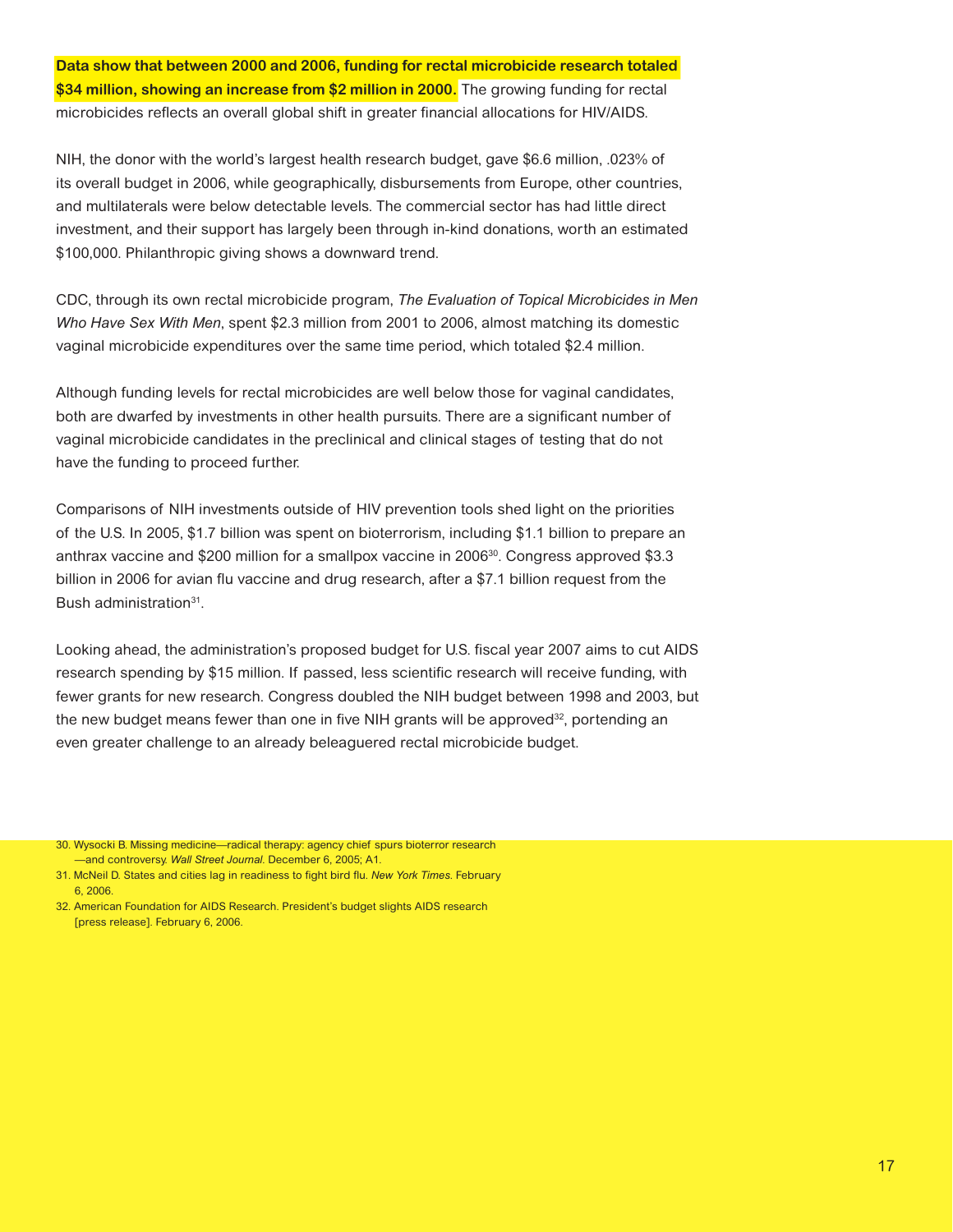This report shows rectal microbicide funding tilting heavily toward U.S. sources; however, there may be European funding unaccounted for. Because the European Commission's microbicide programs—European Microbicides Project (EMPRO) and Selection and Development of Microbicides for Mucosal Use to Prevent Sexual HIV Transmission/Acquisition (SHIVA)—do not specifically finance rectal microbicide research, it is possible that rectal research is carried out under EMPRO's microbicide rubric and that European funding may have gone undetected in this survey. Furthermore, the British government, through its Microbicide Development Programme, plans to perform a phase 1 rectal safety study of a microbicide by the end of 2006; however, specific investment totals could not be confirmed.

**Advocates believe that if the U.S. took a leadership role and adequately invested in rectal microbicides, the research would be much further along.** European researchers would be collaborating more with scientists from the U.S. and seeking funding from E.U. sources. Without this drive, Europeans will have to recognize the need and push for greater resources themselves.

Levels of European investment in vaginal microbicides are catching up with those of the U.S., due to global advocacy by the Global Campaign for Microbicides and the International Partnership for Microbicides, as well as a number of national, regional, and local efforts by NGOs and CBOs in different European countries. In 2000, Europe contributed only 2% of the global resources for microbicides, but by 2004 it had contributed 23%<sup>33</sup>. Now that the E.U. is generally supportive of microbicides, it is possible that it will fund rectal research; however, at a national level, governments may prefer to fund public-private partnerships (PPPs) like the International Partnership for Microbicides or their own national research teams.

amfAR proved to be the largest philanthropic funder, totaling \$739,649 in grants between 2000 and 2006. Researchers believe that midway through 2007, rectal safety indices will have been discovered and candidates will be poised for fast track research. It is incumbent upon the philanthropic sector to support these efforts.

Beyond in-kind donations of around \$100,000, the commercial sector has yet to invest, as it is most likely waiting for proof of concept before taking on fiscal risks.

33. Ibid.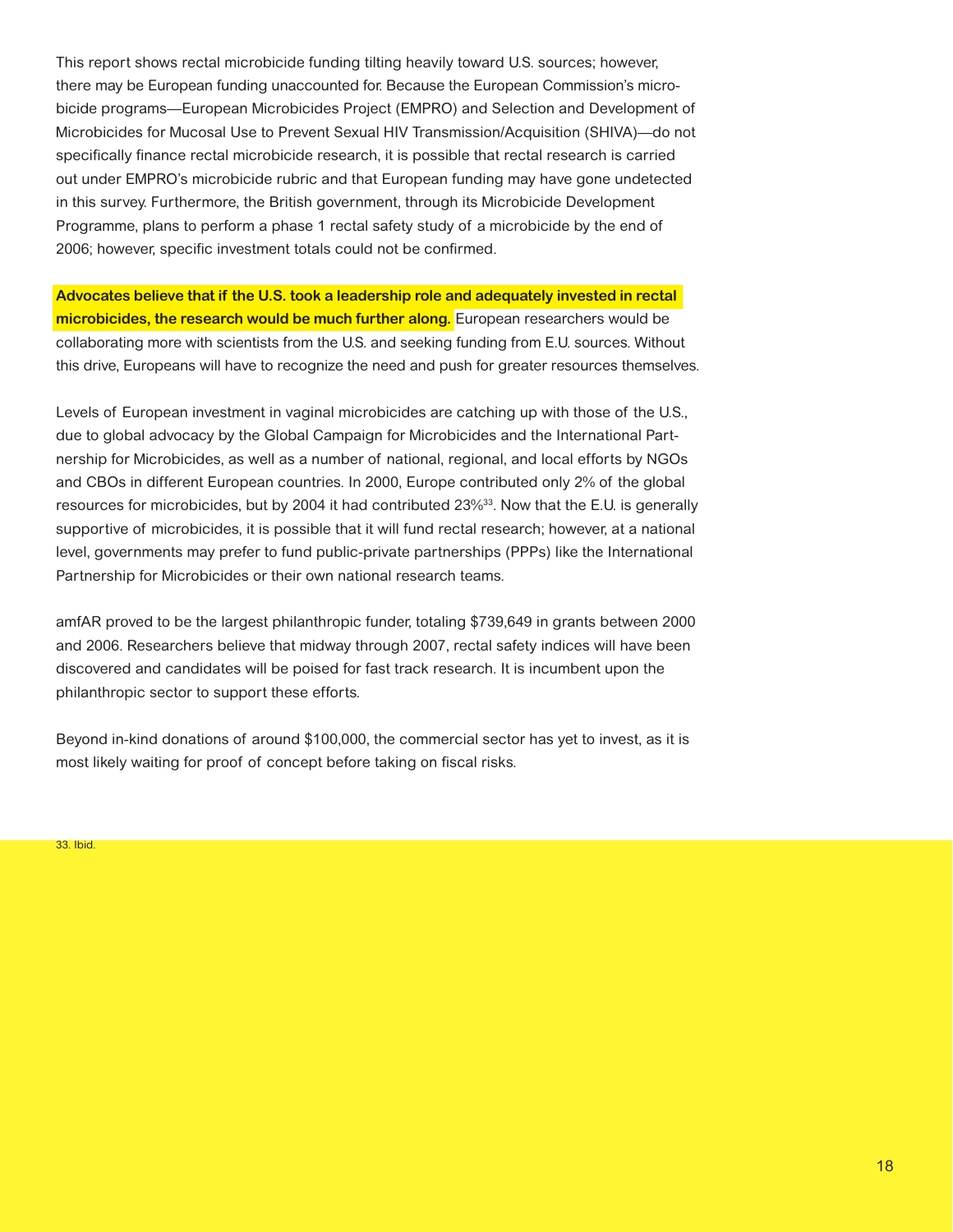#### 5.2 Reasons for Resource Lag

Experts are of many opinions as to why rectal microbicide research has been relegated to the shadows of HIV prevention. Researchers in the microbicide field are occupied with pushing through a potential vaginal microbicide candidate, as there are currently 16 in human trials, 5 in phase 2B and 3 efficacy trials, and over two-dozen others behind them in the pipeline.

Calculations show that to achieve a viable first-generation vaginal microbicide, annual funding for R&D needs to double to \$280 million annually over the next five years $34$ . The need for funding, scientific gains, and the goal of finding a proof of concept keeps researchers diligent in their pursuit of a vaginal microbicide, not leaving a great deal of time and resources for rectal microbicide investigations.

Additionally, experts reason that, historically, vaginal microbicide development was predicated on discovering a woman-initiated prevention tool to be used vaginally. As an afterthought, researchers realized that because microbicides would undoubtedly be used rectally, and probably without any efficacy basis—thus causing more harm—it behooved them to discover a rectally protective product. Hence, the lag in resources partially follows the lag in awareness.

In Europe, the first pledges for vaginal microbicides came from the U.K. as late as 2002. Rebekah Webb, European Coordinator of the Global Campaign for Microbicides, believes that Europe will have a stronger role to play in the future in both the creation of a vaginal and a rectal microbicide. **"Advocates are becoming passionate about rectal products now, because they perceive that vaginal microbicides are going to happen," she says.**

A second reason for the research lag may be the complexity of the science: this may have worked to deter some investigators from applying for funding. The profound vulnerability of the rectal mucosa to HIV infection, uncertainty about the extent of drug delivery needed for protection, and ongoing concerns about the possibility of microbicides inducing mucosal damage have created some concern. In this setting, however, the positive results from the macaque rectal-challenge studies provide hope that the development of a safe and effective rectal microbicide, is in fact a realistic goal.

34. The Pharmaco-Economics Working Group of the Rockefeller Foundation Microbicide Initiative. The economics of microbicide development: a case for investment. http:// www.microbicide.org/microbicideinfo/rockefeller.shtml. Accessed April 3, 2006.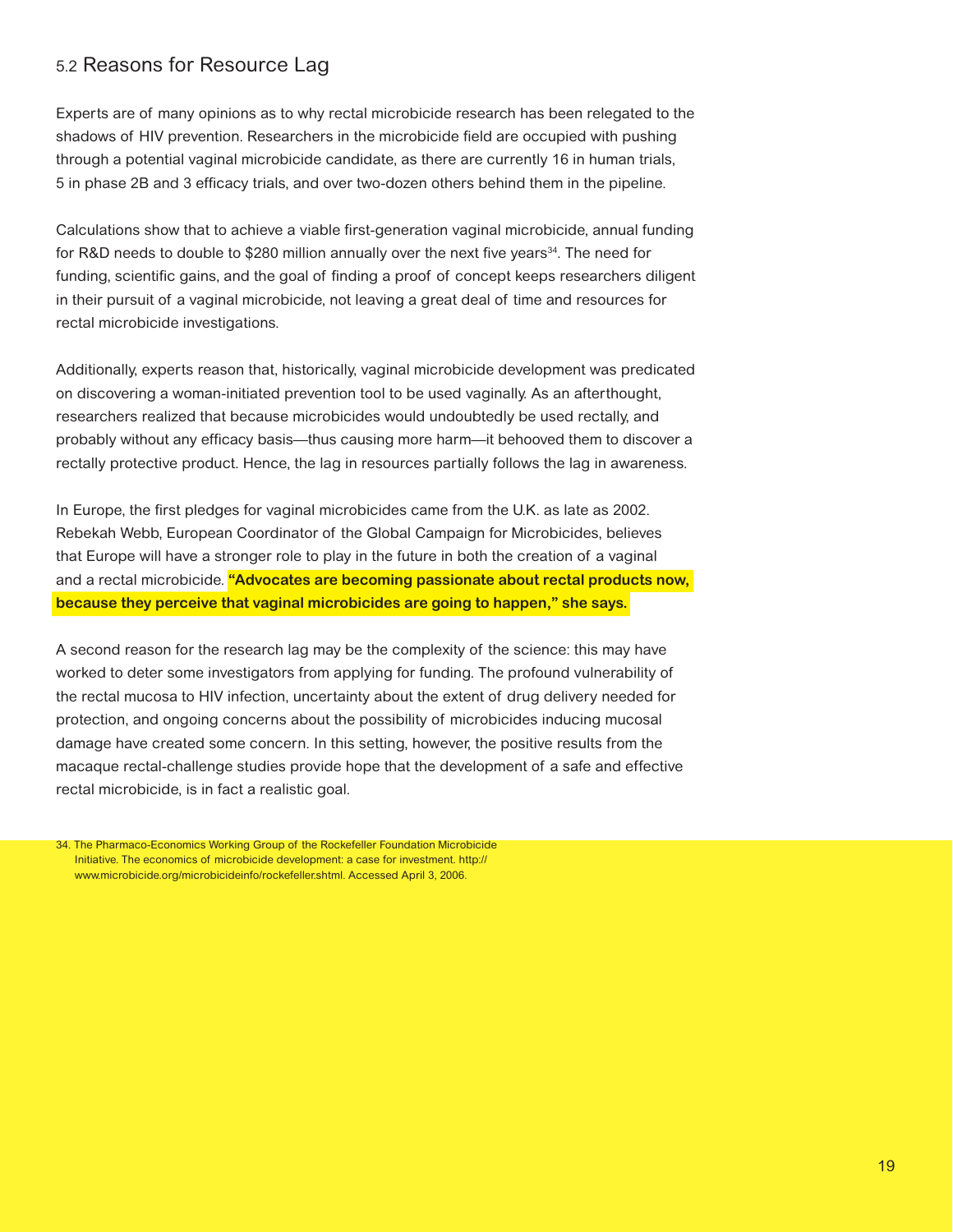The final reason for lack of applications and funding commitments are the sociocultural taboos that condemn a scientific pursuit based on anal-sex behaviors as discussed above in section 3.3, *Sociocultural Challenges*. The head of a biotech firm and a former rectal microbicide investigator, who wishes to remain anonymous because of dependency on U.S. government grants, says the primary obstacles are the politicians: **"There are scientific reasons that give cover, but behind it all, [scientists] are thinking politics are the biggest inhibitor."**

As for the commercial sector, despite repeated efforts to engage their interest, no large pharmaceutical company is involved in microbicide R&D—vaginal or rectal. Instead, the task of development has fallen to nonprofit research institutes, academic scientists, and small biotech companies, all of whom depend on government grants to move their leads forward. Major pharmaceutical companies remain reluctant to get involved because of concerns over scientific regulatory uncertainty and competing opportunities to invest in products that are potentially more profitable<sup>35</sup>.

Pharmaceutical companies cannot be relied upon to develop the first microbicide because they perceive that it is not in their economic self-interest to do so. The Boston Consulting Group analyzed the profit potential of vaginal microbicides. They confirmed that, in the short term, the potential economic return to investors on a first-generation microbicide is not sufficient enough to attract private investment—i.e., the expected revenue would not cover the development cost<sup>36</sup>.

The incentive structure of the private market fails to drive investment in microbicides although they are a potentially a classic public-health good and an innovation predicted to yield enormous returns to society in terms of productivity and health benefits. However, in the longer term, the Boston Consulting Group found that microbicides would create enough of a market to attract private investors in second- and third-generation products<sup>37</sup>. This analysis has been applied to vaginal microbicides; one can infer that the same will likely hold true for rectal microbicides.

35. The Pharmaco-Economics Working Group of the Rockefeller Foundation Microbicide Initiative. The economics of microbicide development: a case for investment. http:// www.microbicide.org/microbicideinfo/rockefeller.shtml. Accessed April 3, 2006. 36. Ibid.

37. Ibid.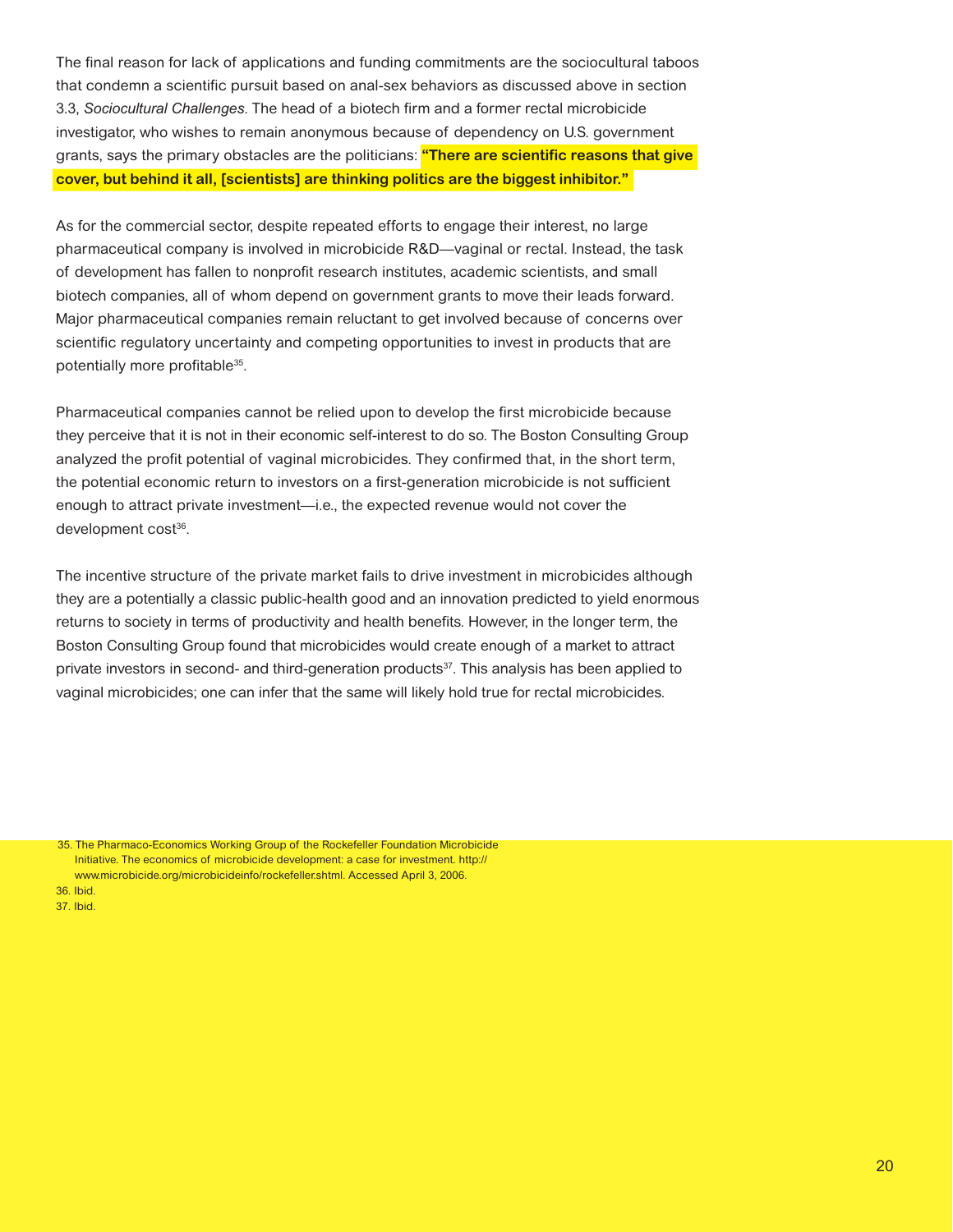# 6. Cost Modeling for Rectal Microbicide Development

#### 6.1 Projections and Gaps

Findings show that current total rectal microbicide research expenditures are \$7.2 million. It is estimated that it will cost approximately \$69.5 million to develop one rectal microbicide candidate over a 10–15 year period. Conservatively, the field probably needs five candidates developed over this period. This will require \$350 million, or roughly \$35 million a year to realize a comprehensive rectal microbicide program. Annual spending needs to increase fivefold to ensure timely discovery and development of a rectal microbicide.

Unfortunately, in the absence of specific regulatory guidance from authorities such as the United States Food and Drug Administration (FDA) or the European Medicines Evaluation Agency (EMEA), it is not clear what portfolio of studies might be needed to file a New Drug Application (NDA) or European Marketing Authorization (MA).

To complicate matters further, the microbicide pipeline is extremely heterogeneous. If it is assumed that some vaginal microbicides can be evaluated as rectal microbicides, then it is likely that significant amounts of product data can be cross-referenced from completed vaginal Investigational New Drug (IND) studies. Some compounds may have minimal preclinical/ clinical data whereas others have quite substantial data already collected.

Clearly, the quantity and quality of available IND data will influence the costs associated with moving products through to licensure. Another consideration that will drive cost is the question of which group or groups will conduct the studies needed to file an IND/NDA or MA. In reality, rectal microbicide studies are likely to be conducted within federally funded networks. This may reduce cost but increases the complexity of creating a model and reduces the degree of precision in generating an overall cost. The field of rectal microbicide research is still in its infancy, and it is probable that any compound being developed will need significant resources to optimize formulation as well as acceptability studies to determine the success or failure of the formulation research.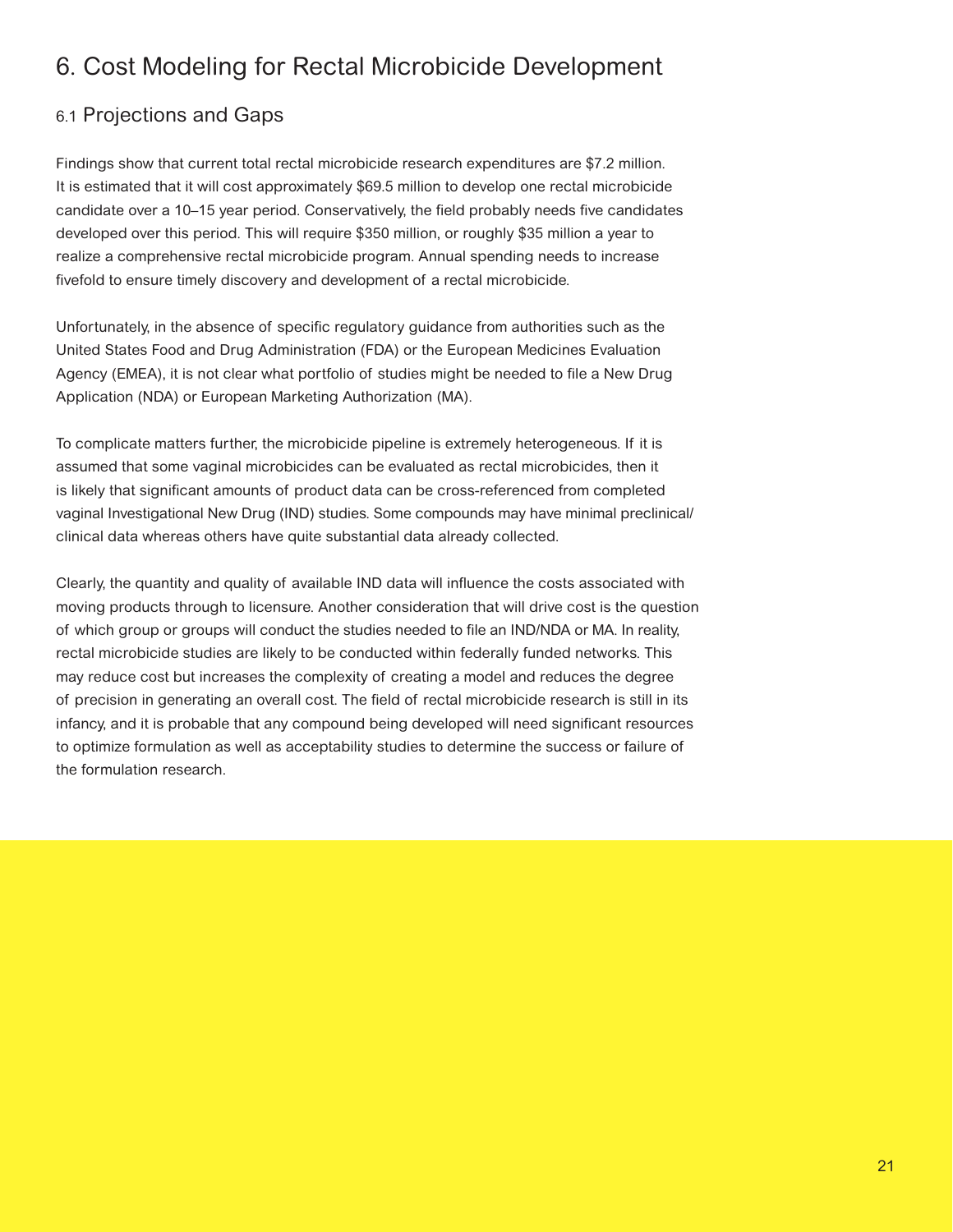#### 6.2 Model Parameters

For the purpose of this analysis, the following assumptions are made:

- The product is a small molecule that is stable at room temperature and can be made at 1 kg scale for negligible cost.
- A commercial sponsor would provide the active pharmaceutical ingredient.
- The chemistry, stability, and preliminary pharmacokinetics profiles have been completed.
- An investigator brochure is available with some preclinical toxicology.

This table summarizes the studies that might be required in order to file an Investigational New Drug together with their approximate costs.

| <b>Phase of Development</b>   | <b>Specific Study</b>                              | <b>Participants</b> | <b>Approx.Duration</b> | <b>Approx. Cost</b> |
|-------------------------------|----------------------------------------------------|---------------------|------------------------|---------------------|
| Formulation development       | Development of one<br>rectal formulation           | 20                  | 1.5 years              | \$2.5 million       |
| Preclinical animal toxicology | Species 1 toxicology                               | N/A                 | 6 months               | \$150,000           |
|                               | Species 2 toxicology                               | N/A                 | 6 months               | \$150,000           |
| Phase 1 safety studies (N=3)  | Sexually abstinent<br>population (HIV-neg.)        | 40                  | 1.5 years              | \$750,000           |
|                               | <b>Sexually active</b><br>population (HIV-neg.)    | 40                  | 1.5 years              | \$750,000           |
|                               | <b>Sexually abstinent</b><br>population (HIV-pos.) | 40                  | 2 years                | \$1 million         |
|                               | Penile acceptability                               | 10                  | 6 months               | \$150,000           |
| Phase 2 safety                | <b>Extended exposure</b>                           | 200                 | 2 years                | \$4 million         |
| Phase 2B/3 efficacy           | <b>Efficacy study</b>                              | 4000                | 4 years                | \$60 million        |
| <b>Total Time / Cost</b>      |                                                    |                     | $10-15$ years          | \$69,450,000        |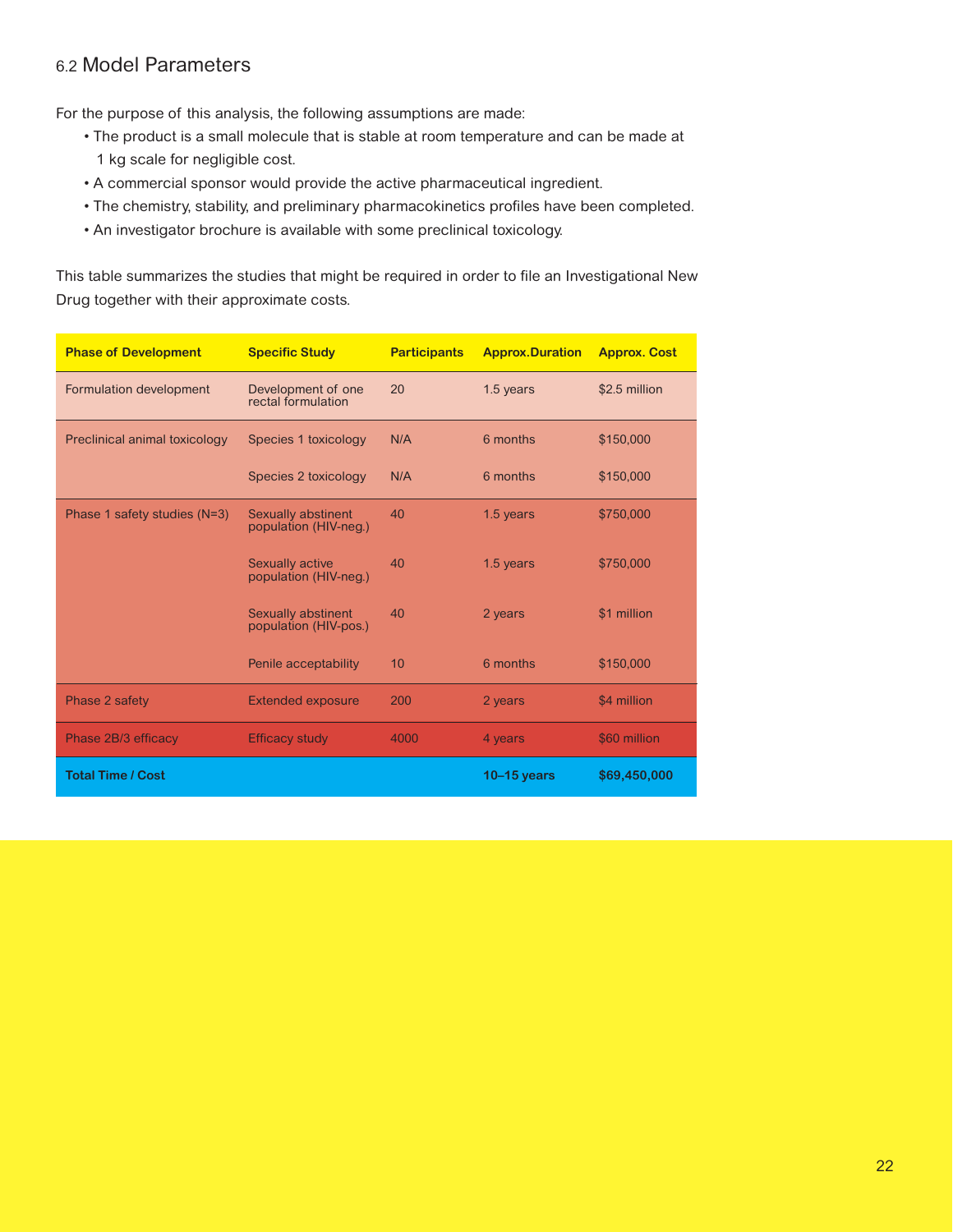# 7. Advocacy

#### 7.1 Strategy

Rectal microbicide research is underfunded, impeding scientific inquiry, as documented in this report. We must advocate for more research, but questions remain as to the most effective strategy: should the rectal microbicide community of advocates, policy makers and scientists in the U.S. continue to ride the status quo, applying for piecemeal NIH grants and continuing in the shadow of vaginal microbicide research and development?

Or, should the rectal microbicide community take a more directed approach and openly advocate for its own specially funded programs? Will scientists then be more willing to come forward and ask for what they need? "Greater strides in the development of rectal microbicides can be achieved by targeted grant funding," says Osmond D'Cruz, a researcher at Parker Hughes Institute. **"At present, this area is just a side project of vaginal microbicides."**

Others, however, caution that community advocacy efforts on behalf of rectal microbicides may wake a sleeping giant and thus threaten to create a backlash against all microbicide funding. After all, the U.S. funds 74% of global vaginal microbicide public investment<sup>38</sup>.

Advocates are looking to the governments of Europe and Canada to accelerate their support for rectal microbicide research and development. Although it is possible for advocates and scientists to overtly talk about the need for rectal products without fear of political reprisals in certain countries, many advocates aren't convinced that setting up a separate program for rectal microbicides is realistic, even in progressive settings.

"We've made progress in focusing policy maker attention on the need for microbicides," says Anna Forbes, coordinator of the Global Campaign's efforts in North American and Europe. "When people think of new prevention technologies, they tend to think of vaccines first, and we've had to do a lot of awareness raising to expand that view," she adds. "The next move would be to get these governments to recognize the need for parallel rectal and vaginal tracks within the broad topical microbicide funding. That would be a huge step forward."

38. http://www.avac.org/#2 Ibid.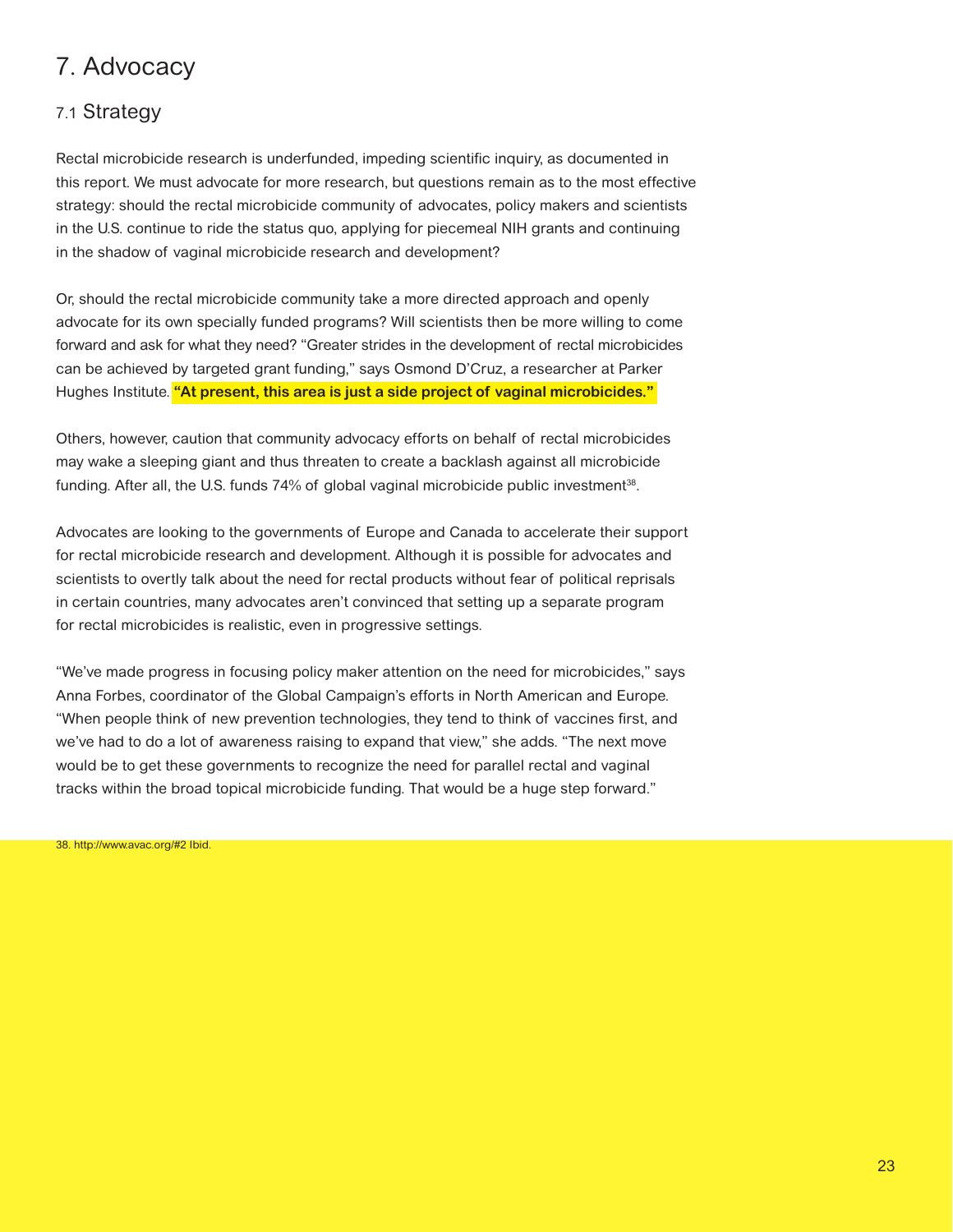Specifically, advocates would like to see the European Commission (EC) begin to support rectal microbicides explicitly within basic science and clinical trial budget lines so that scientists could apply for funding; however, the EC needs to rethink the way it supports microbicides altogether and focus on taking the product all the way through development, instead of only supporting various stages separately.

**Whatever the strategy, the securing of public funding for every stage of rectal microbicide R&D must be a priority.** In the U.S., to strengthen and accelerate all microbicide R&D at NIH, USAID, and CDC, advocates must work toward the passage of the pending Microbicide Development Act. In addition to enhancing funding, the Act could help the federal government coordinate microbicide programs and weed out inefficiencies and unproductive duplication of effort.

Private sector investment will be easier to secure once proof of concept is achieved.

#### 7.2 Recommendations

The public and private sectors, donors and investors, international agencies, policy makers, health providers, advocates, and activists all have critical roles to play in ensuring the development of a rectal microbicide for those who need them most—women and their partners, as well males who have sex with males—a large cross-section of the world's population.

The International Rectal Microbicide Working Group recommends the following urgent actions in order to discover a rectal microbicide within a time frame proportionate to the urgency of its need.

#### Donors must:

- Provide a minimum of \$350 million for targeted rectal microbicide research funding over the next 10 to 15 years, or an average of at least \$35 million per year to build a comprehensive rectal microbicide research program.
- Provide transparency and an increase in institutional commitment to explicitly fund rectal microbicide development.
- Commit to supporting phase 1 rectal safety studies for all vaginal microbicide candidates being evaluated in phase 2B/3 efficacy trials.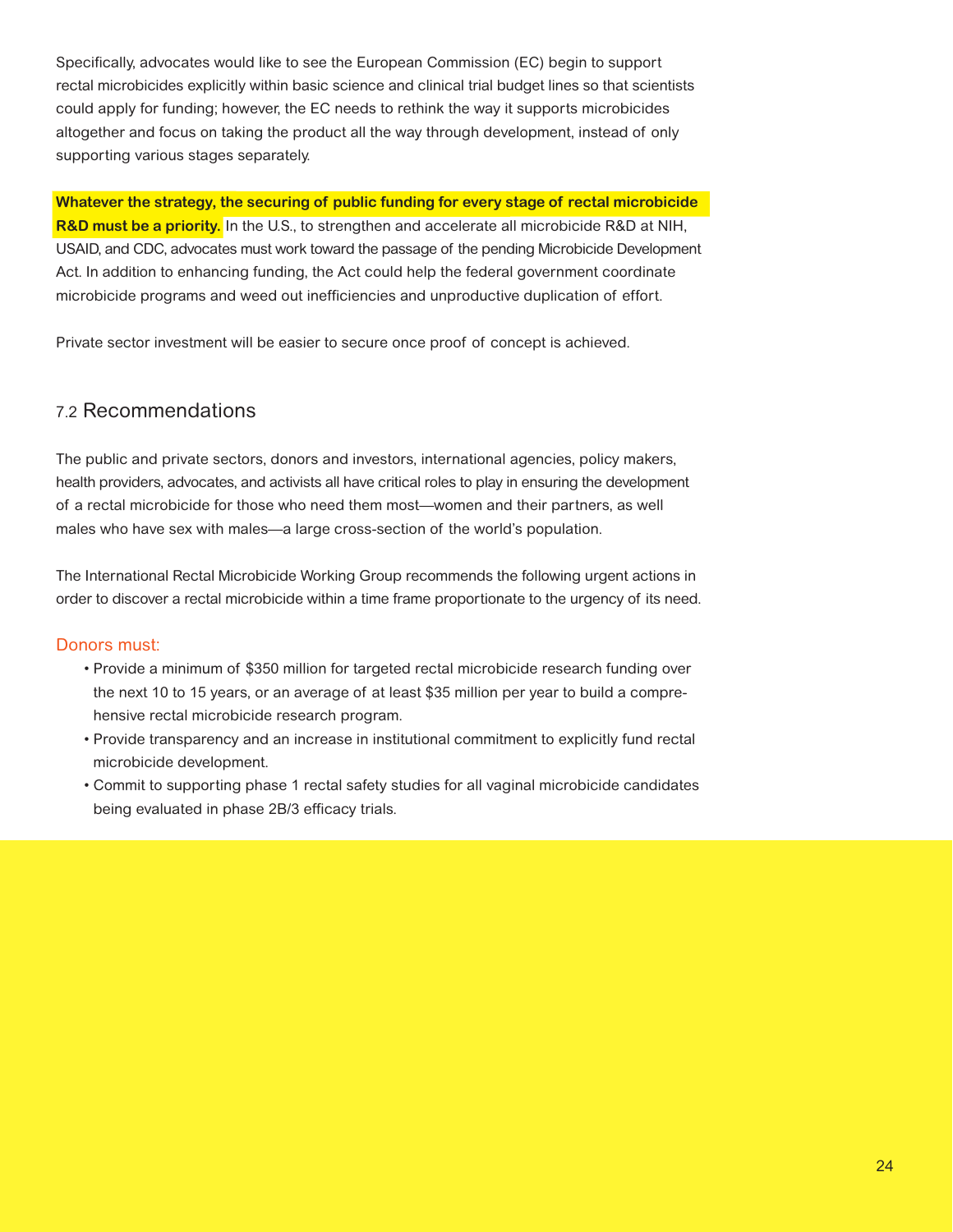#### International nongovernmental organizations must:

• Form a body to specifically track rectal microbicide development, to ensure funding, and to coordinate research, regulatory approval, and advocacy.

#### Researchers must:

- Recruit new scientists to the field and promote rectal microbicide research within the scientific community.
- Initiate ideas for grant proposals to create demand for funding.

#### Advocates must:

- Reach out to affected communities to educate and to promote rectal microbicide trial preparedness.
- Promote global, national, and regional surveillance efforts to determine percentage of HIV infections attributed to AI in order to better assess the need for rectal microbicide development.
- Raise awareness, educate, and mobilize communities to foment a stronger, more visible demand for rectal microbicides and to elevate the profile of microbicides among policy makers.
- Ensure linkages to the broader microbicide movement and to advocates working on other prevention technologies.

#### Regulatory agencies like the U.S. FDA, the EMEA, and others must:

- Create support and development guidelines to accelerate the study and licensure of rectal microbicides.
- Request that all New Drug Applications for vaginal microbicides include at least one rectal safety study as part of the submission package.

#### The U.S. Congress must:

• Pass the Microbicide Development Act, and other countries should consider similar legislation.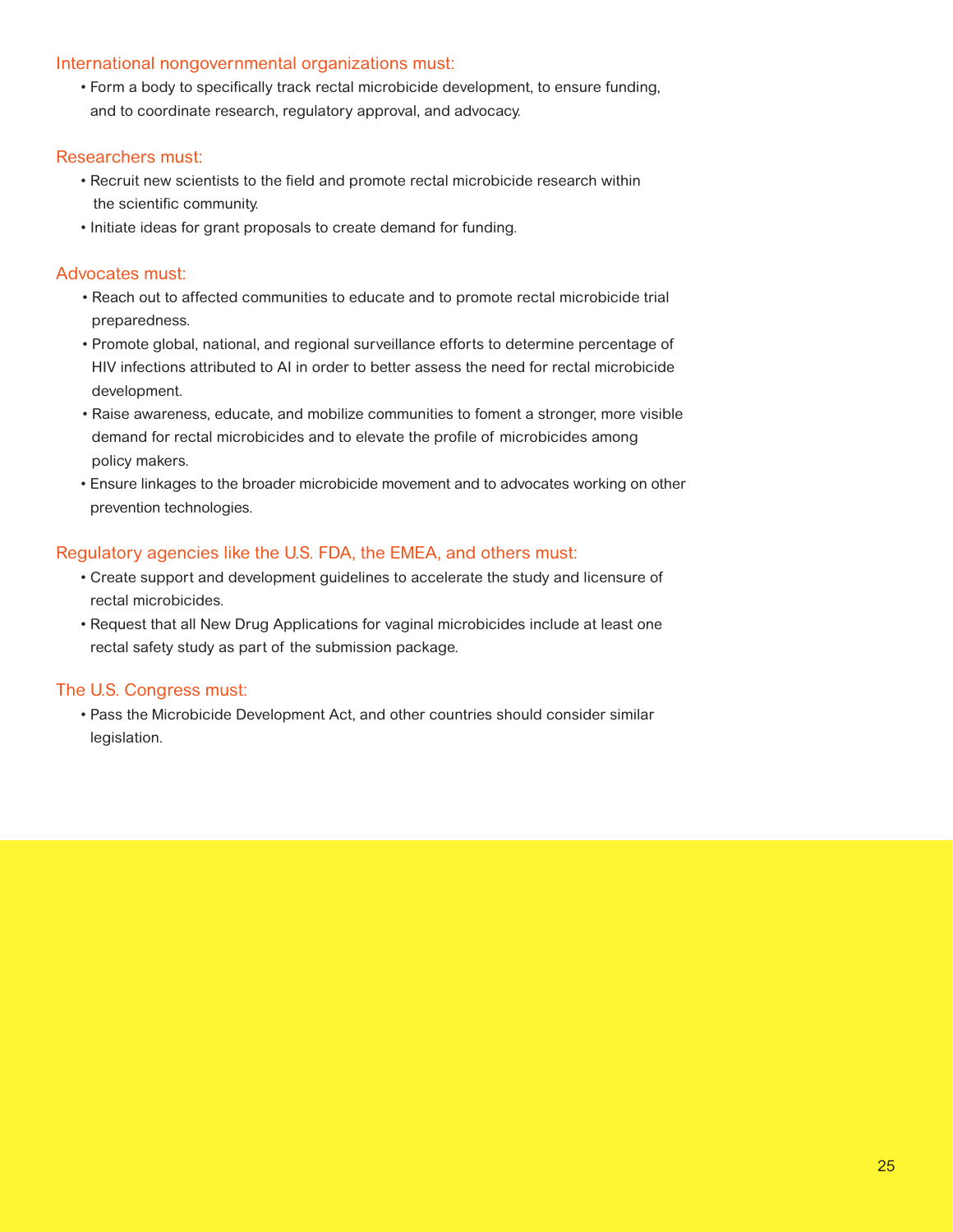## 8. Literature Relevant to Rectal Microbicide Research

Abner SR, Guenthner PC, Guarner J, et al. A human colorectal explant culture to evaluate topical microbicides for the prevention of HIV infection. *J Infect Dis*. 2005; 192(9): 1545–56.

Balzarini J, Van Damme L. Intravaginal and intrarectal microbicides to prevent HIV infection. *CMAJ*. 2005; 172(4): 461–64.

Baron S, Poast J, Nguyen D, Cloyd MW. Practical prevention of vaginal and rectal transmission of HIV by adapting the oral defense: use of commercial lubricants. *AIDS Res Hum Retroviruses*. July 20, 2001; 17(11): 997–1002.

Beer BE, Doncel GF, Krebs FC, et al. In vitro preclinical testing of nonoxynol-9 as potential anti-human immunodeficiency virus microbicide: a retrospective analysis of results from five laboratories. *Antimicrob Agents Chemother*. 2006; 50(2): 713–23.

Breban R, McGowan IM, Topaz C, Schwartz EJ, Anton P, Blower S. Modeling the potential impact of rectal microbicides to reduce HIV transmission in bathhouses. *Mathematical Biosciences & Engineering*. In press.

Carballo-Diéguez A, Stein Z, Saez H, et al. Frequent use of lubricants for anal sex among men who have sex with men: the HIV prevention potential of a microbicidal gel. *American Journal of Public Health*. 2000; 90(7): 1117–121.

Carballo-Diéguez A. Rectal microbicide acceptability: results of a volume escalation trial [abstract]. Paper presented at: 3rd IAS Conference on HIV Pathogenesis and Treatment; July 24–27, 2005; Rio de Janiero.

Cohen J. Microbicide shuts the door on HIV. *Science*. 2004; 306(15): 387.

Coplan PM, Mitchnick M, Rosenberg ZF. Regulatory challenges in microbicide development. *Science*. 2004; 304(5679): 1911–12.

D'Cruz OJ, Uckun FM. Dawn of non-nucleoside inhibitor-based anti-HIV microbicides. *J Antimicrob Chemother*. 2006; 57(3): 411–23.

D'Cruz OJ, Waurzyniak B, Uckun FM. Antiretroviral spermicide WHI–07 prevents vaginal and rectal transmission of feline immunodeficiency virus in domestic cats. *Antimicrobial Agents and Chemotherapy*. 2004; 48(4): 1082–88.

Foss AM, Vickerman PT, Heise L, Watts, CH. Shifts in condom use following microbicide introduction: should we be concerned? *AIDS*. 2003; 17: 1227–37.

Fuchs E, Wahl R, Macura K, Leal J, Grohskopf L, Hendrix CW. Imaging the distribution and clearance of a rectal microbicide gel and semen surrogate in the lower gastrointestinal tract [abstract]. Paper presented at: American Society for Clinical Pharmacology and Therapeutics Annual Meeting. March 2, 2005. Orlando, FL.

Garg S, Tambwekar KR, Vermani K, et al. Development pharmaceutics of microbicide formulations. Part II: formulation, evaluation, and challenges. *AIDS Patient Care STDS*. August 2003; 17(8): 377–99.

Global Campaign for Microbicides. Rectal microbicides fact sheet, All about rectal microbicides. www.globalcampaign.org/download.htm

Gross M, Holte SE, Marmor M, Mwatha A, Koblin BA, Mayer KH. Anal sex among HIV-seronegative women at high risk of HIV exposure. *J Acquir Immune Defic Syndr*. 2001; 24(4): 393–98.

Gross M, Buchbinder SP, Celum C, et al. Rectal microbicides for US gay men. Are clinical trials needed? Are they feasible? HIVNET Vaccine Preparedness Study Protocol Team. *Sexually Transmitted Diseases*. 1998; 25(6): 296–302.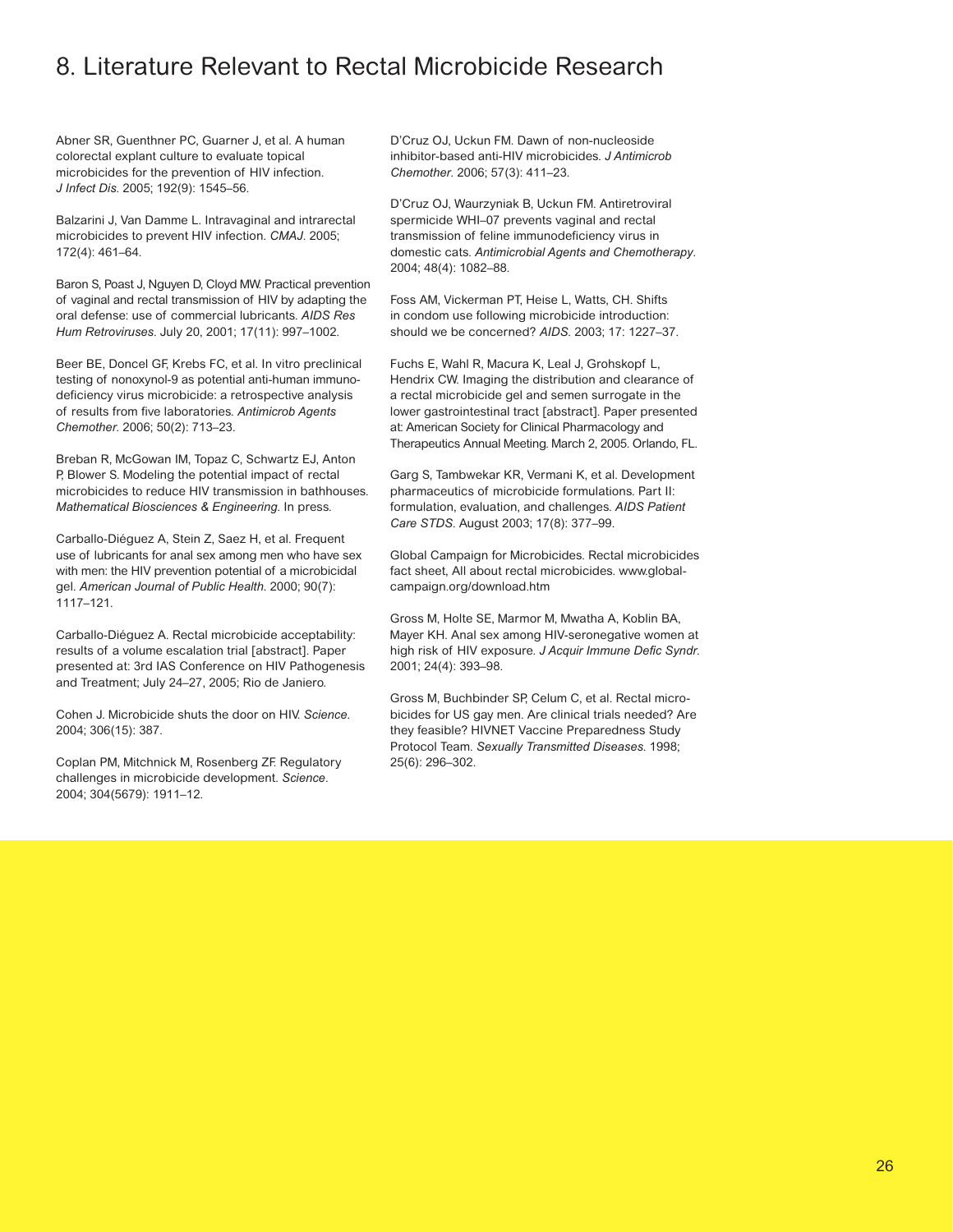Gupta GR. How men's power over women fuels the HIV epidemic. *British Medical Journal*. 2002; 324: 183–84.

Gurney KB, Elliott J, Nassanian H, et al. Binding and transfer of human immunodeficiency virus by DC-SIGN+ cells in human rectal mucosa. *J Virol*. 2005; 79(9): 5762–5773.

Harrison P, Lamourelle G, Rowley R, Warren M. Tracking funding for microbicide research and development: estimates of annual investments 2000–2005, August 2005. http://www.avac.org/#2.

Hickson F, Weahterburn P, Reid D, Stephens M. Out and about. Findings from the United Kingdom, gay men's sex survey 2002. Sigma Research. http://www.sigmaresearch.org.uk/projects21.html.

Khan W, Fuchs E, Parsons T, et al. Rectal microbicide gel vehicle distribution in the lower gastrointestinal tract using SPECT/CT and direct endoscopic sampling [abstract]. Paper presented at: 12th National Conference on Retroviruses and Opportunistic Infections; February 22–25, 2005; Boston, MA.

Keller MJ, Klotman ME, Herold BC. Development of topical microbicides for prevention of human immunodeficiency virus and herpes simplex virus. *Am J Reprod Immunol*. May 2003; 49(5): 279–284.

Mantell JE, Myer L, Carballo-Diéguez A, et al. Microbicide acceptability research: current approaches and future directions. *Soc Sci Med*. January 2005; 60(2): 319–30.

Patton DL, Sweeney YC, Cummings PK, et al. Safety and efficacy evaluations for vaginal and rectal use of BufferGel in the macaque model. *Sexually Transmitted Diseases*. 2004; 31(5): 290–96.

Patton DL, Cosgrove Sweeney YT, Rabe LK, et al. Rectal applications of nonoxynol-9 cause tissue disruption in a monkey model. *Sexually Transmitted Diseases*. 2002; 29(10): 581–87.

Patton DL, Cosgrove Sweeney YT, Rabe LK, et al. The pig-tailed macaque rectal model: microflora and chlamydial infection. *Sexually Transmitted Diseases*. 2001; 28(7): 363–6.

Phillips DM, Taylor CL, Zacharopoulos VR, Maguire RA. Nonoxynol-9 causes rapid exfoliation of sheets of rectal epithelium. *Contraception*. 2000; 62: 149–54.

Rader M, Marks G, Mansergh G, et al. Preferences about the characteristics of future HIV prevention products among men who have sex with men. *AIDS Educ Prev*. April, 2001; 13(2): 149–59.

Roehr B. Microbicides 2000: fashioning new tools to deter HIV transmission. *Journal of International Association of Physicians in AIDS Care*. 2000; 157–69.

Rosengarten M, Murphy D. Making connections, HIV vaccines and microbicides: a social research agenda report. National AIDS Trust. www.nat.org.uk/documents/ MakingConnections.pdf.

Shattock RJ, Moore JP. Inhibiting sexual transmission of HIV-1 infection. *Nat Rev Microbiol*. October 1, 2003; (1): 25–34.

Stephenson J. Microbicides: Ideas flourish, money to follow? *JAMA*. 2000; 283(14): 1811–12.

Tabet SR, Surawicz C, Horton, S, et al. Safety and toxicity of nonoxynol-9 gel as a rectal microbicide. *Sex Transm Dis*. 1999; 26(10): 564–71.

Tsai C, Emau P, Jiang Y, et al. Cyanovirin-n gel as a topical microbicide prevents rectal transmission of SHIV89.6P in macaques. *AIDS Research Human Retroviruses*. 2003; 19(7): 535–41.

What's flowing through the microbicide pipeline. Approaches range from complex to simple. *AIDS Alert*. May 2004; 19(5): 52–4.

Zuckerman RA, Whittington WL, Celum CL, et al. Higher concentration of HIV RNA in rectal mucosa secretions than in blood and seminal plasma, among men who have sex with men, independent of antiretroviral therapy. *J Infect Dis*. July 1, 2004; 190(1): 156–61.